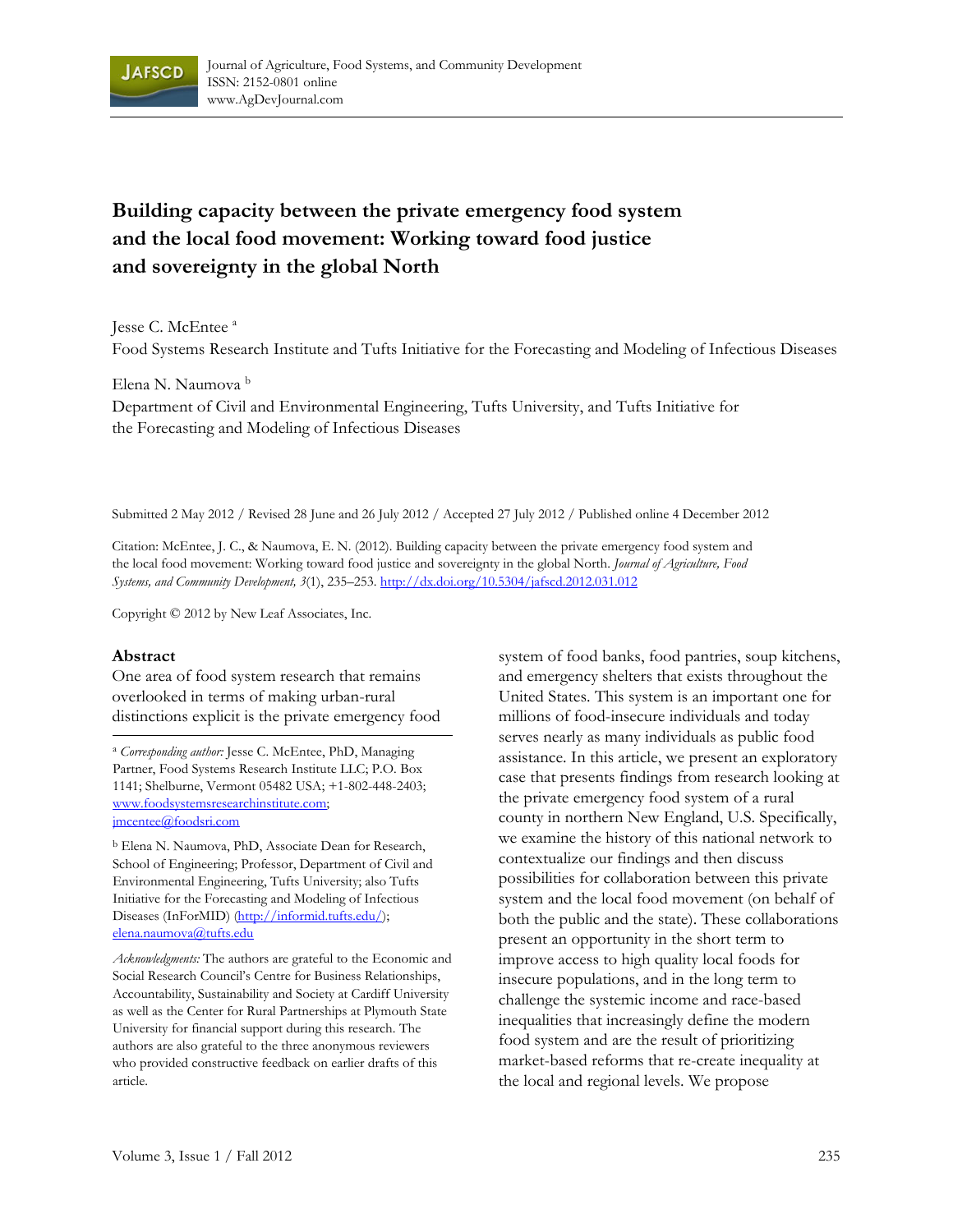alternatives to these approaches that emphasize the ability to ensure adequate food access for vulnerable populations, as well as the right to define, structure, and control how food is produced beyond food consumerism (i.e., voting with our dollars), but through efforts increasingly aligned with a food sovereignty agenda.

# **Keywords**

emergency food, food justice, food sovereignty, rural and urban

# **Introduction**

The rural private emergency food system is an overlooked area of research. The popularity of local food has increased in urban and rural areas alike, yet despite the social and economic capital driving this innovative food movement, foodinsecure populations remain ignored to a large degree. We know that the rural food environment is substantively different than the urban food environment (Sharkey, 2009). People in rural areas generally have less money to spend on food and they live further from markets where local food producers sell their products (Morton & Blanchard, 2007). Producers are predominantly located in rural areas where land and water resources are abundant, yet the most profitable markets for their products more often than not are located in urban centers where they can more easily access a concentrated population center with greater financial capital. These urban-rural distinctions can be made about multiple aspects of food systems research. For instance, early applications of the food desert concept (and the corresponding efforts to identify them) were overwhelmingly situated in urban places. Today, there is recognition that there is not a single food desert definition that can be universally applied. Researchers as well as government authorities have recognized this; for instance, the United States Department of Agriculture (USDA) has adopted different criteria for urban and rural food deserts. In examinations of local food, some have identified key urban-rural distinctions. For example, McEntee's (2010) *contemporary* and *traditional* conceptualization has been used to distinguish between a broad base of activities that are local in terms of geographical

scale, but potentially exclusive in terms of their social identity and obstacles to adequate access. Access in this sense is not represented by a Cartesian notion of physical proximity, however; it is also indicative of access barriers in terms of financial ability as well as structural and historical (e.g., institutional racism) processes that privilege some, but harm others (McEntee 2011a).<sup>1</sup> These concerns are increasingly recognized as part of growing food justice and food sovereignty agendas.

 The private emergency food system (PEFS) is a national network of food banks, food pantries, soup kitchens, and shelters that operate largely to redistribute food donated by individuals, businesses, and the state. This is a tremendously important system that serves both urban and rural food-insecure populations. Based on a review of this system's functionality, urban-based critiques of this system, and findings from an exploratory qualitative study, we propose that there are key distinctions between the urban and rural PEFSs that have been overlooked (in the same manner that urban and rural local food systems are conflated). The PEFS serves as a safety net for many, yet it struggles financially and lacks access to the high-quality foods (e.g., fresh produce and meat) that clients of this system often prefer. In this article we present emergent opportunities to develop the collaborative capacity between the PEFS and the rural local food system in ways that address the needs of the PEFS and utilize the assets of the burgeoning local food movement. Furthermore, we explain how these synergies potentially contribute to food justice by providing high-quality food to low-income populations. We begin the article with a review of pertinent literatures. This is followed by a depiction of the PEFS, summary of existent critiques, and presentation of our data. We propose that livelihood strategies related to traditional localism (McEntee, 2010) contribute to food justice and food sovereignty

 $\ddot{\phantom{a}}$ 

<sup>1</sup> Cartesian understandings of space utilize a grid-based measurement of physical proximity. These types of proximitybased understandings of food access (i.e., food access is primarily a matter of bringing people physically closer to food retailers, as is promoted by the USDA Food Desert Locator) tend to overlook other nuanced forms of food access based on knowledge, culture, race, and class.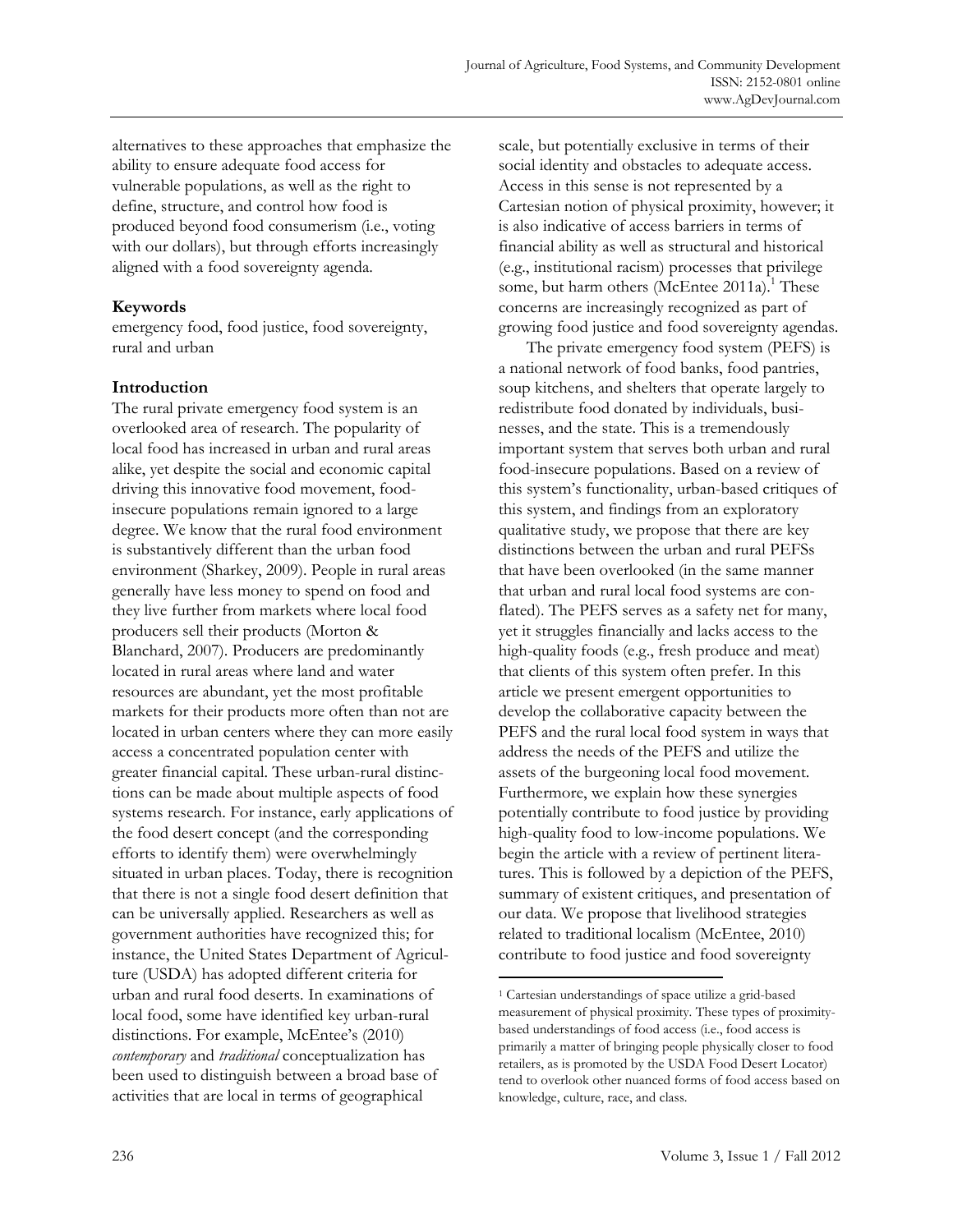agendas by focusing on the natural and social assets of rural communities. We conclude with a discussion of the possibilities for not only remediating the PEFS, but challenging the corporate food regime that currently institutionalizes it.

# **Local Foods, Food Justice, and Food Sovereignty**

Consumer confidence in the conventional food sector has decreased as a result of food scares (Morgan, Marsden, & Murdoch, 2006), with consumers feeling alienated from modern-day food production (Sims, 2009). From these consumerbased concerns over food safety and a general alienation from modern-day food production, alternative food initiatives and movements have surfaced (including local food initiatives). Feenstra (1997) made the case for local foods as an economically viable alternative to the global industrial system by providing specific steps to be taken by citizens to facilitate the transition between the local and the global; it is these forces that have become the focus of food provisioning studies (Winter, 2003). These efforts include more sustainable farming methods, fair trade, and food and farming education, among others; these have been reviewed extensively elsewhere, such as by Kloppenburg, Lezberg, De Master, Stevenson, and Hendrickson (2000) and Allen, FitzSimmons, Goodman, and Warner (2003). Essentially, all are categorized by a desire to create socially just, economically viable, and environmentally sustainable food systems (Allen et al., 2003) and the majority are now collectively referred to as the dominant food movement narrative (Alkon & Agyeman, 2011). It is from this narrative that the local food movement emerges.

 Food justice efforts have successfully utilized food localization efforts to improve food access opportunities for low-income and minority communities. These efforts typically occur in urban areas and target low-income minority populations (Alkon & Norgaard, 2009; Gottlieb and Joshi 2010; Wekerle, 2004; Welsh & MacRae, 1998). The concept of food justice supports the notion that people should not be viewed as consumers, but as citizens (Levkoe, 2006); by linking low-income and minority populations with alternative modes of

food production and consumption, advocates prioritize human well-being above profit and alongside democratic and social justice values (Welsh & MacRae, 1998).

This represents "more than a name change" departure from conventional food security concerns; it is rather a systemic transformation that alters people's involvement in food production and consumption (Wekerle, 2004, p. 379). Increasingly substantiated by racial and income-based exclusion, food justice operates to prioritize just production, distribution, and access to food within the communities being impacted. This is the focus of the food justice movement, though environmental and economic benefits often result from these efforts as well. A recently published volume edited by Alkon and Agyeman (2011) unpacks various forms of food justice, ranging from issues of production (e.g., farmworker rights) to distribution, consumption, and access. In this article we are concerned with the consumption element of the food chain; food justice efforts in this realm often take the form of alternative food initiatives that create new market-based or charity-based solutions to inadequate food access (e.g., farm-to-school programming that link schools and local farmers, slidingscale payment plans for low-income consumers at farmers' markets that are subsidized by wealthier patrons, or agricultural gleaning programs) that stress social equity and solutions that are implemented by and for the people impacted by inadequate access to food. This latter element is a definitive characteristic of food justice initiatives. Most recently, Alkon and Mares (2012) situated food justice in relation to food sovereignty, finding that although food justice and community food security frameworks often challenge conventional agricultural and food marketing systems, the food sovereignty framework is the only one to explicitly underscore "direct opposition to the corporate food regime" (p. 348). This is because both contemporary food justice and (community) food security frameworks often operate within traditional markets that are agents of the industrial agricultural system representative of a neoliberal political economy. This marks a departure between food justice and food sovereignty; La Via Campe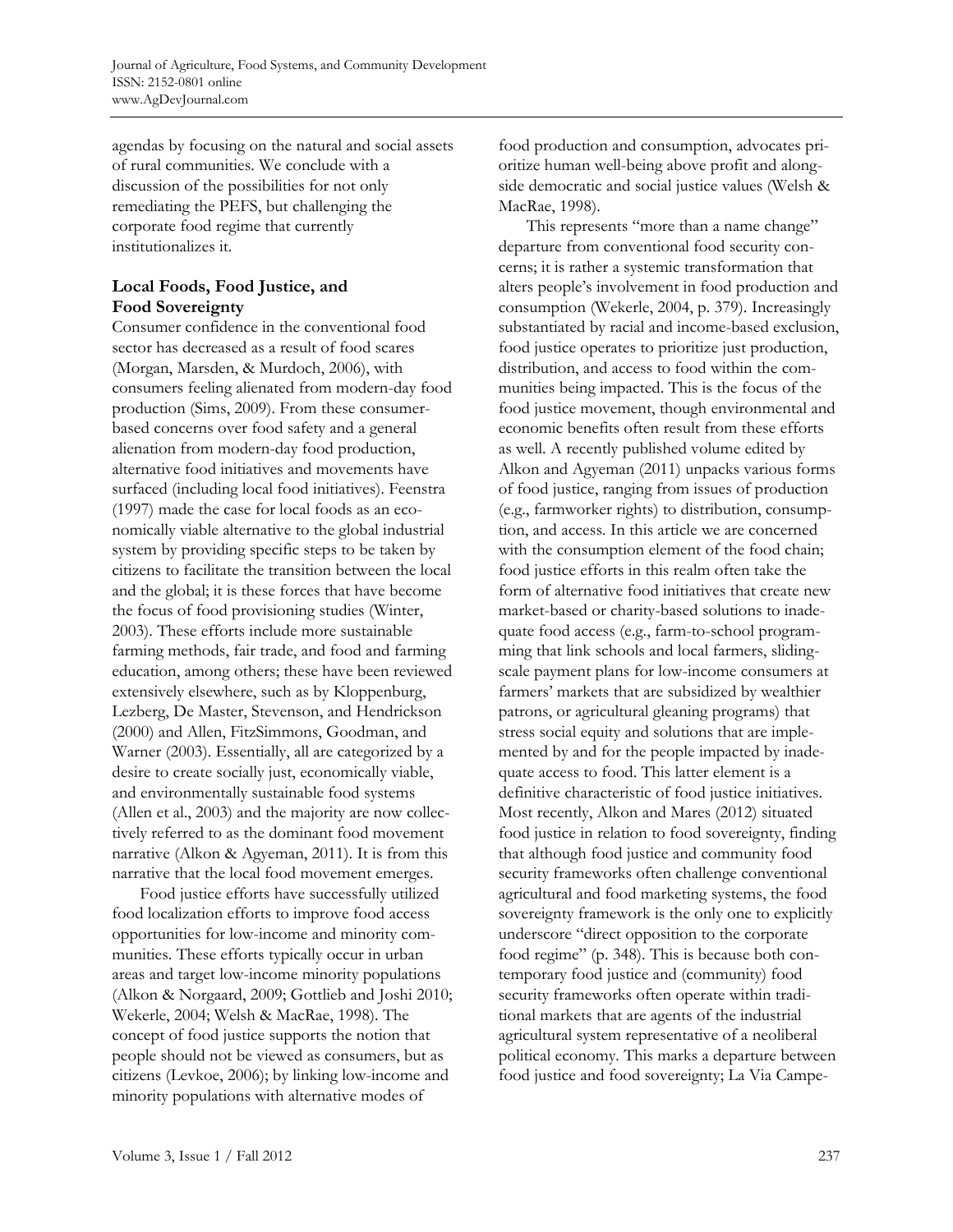sina, a major proponent of food sovereignty, defines the concept as:

the right of peoples to healthy and culturally appropriate food produced through sustainable methods and their right to define their own food and agriculture systems. It develops a model of small scale sustainable production benefiting communities and their environment. It puts the aspirations, needs and livelihoods of those who produce, distribute and consume food at the heart of food systems and policies rather than the demands of markets and corporations. (La Via Campesina, 2011, para. 2)

Whereas food justice often works to create solutions in sync with market structures by filling the gaps in government services, food sovereignty focuses on dismantling the corporate food regime.

### **History and Structure of the PEFS**

An area of the food system where food justice advocates have increasingly engaged in an urban setting is the PEFS. Operating on a charity basis, emergency food assistance provides food to individuals whose earnings, assets, and social insurance options have not met their needs (Wu & Eamon, 2007). Public government-run assistance programs include welfare, the Supplemental Nutrition Assistance Program (SNAP), Medicaid, and subsidized housing. Private emergency food assistance is provided by nonprofit organizations and includes soup kitchens, food pantries, food banks, food rescue operations (Poppendieck, 1998), and "emergency shelters serving *short-term residents*" (emphasis added) (Feeding America, 2010a, p. 1).

 Largely in reaction to dissatisfaction with the federal food stamp program, Congress passed the Omnibus Budget Reconciliation Act in 1982. This act allowed federally owned surplus commodity food to be distributed by the government for free to needy populations. Prior to its passage, the vast majority of food assistance in the U.S. was governmentally provided through the food stamp program (now the Supplemental Nutrition Assistance Program [SNAP]) and the majority of food that

food pantries received came from individuals and businesses. The act's success was followed by the Temporary Emergency Food Assistance Act (TEFAP) in 1983, which began the process of routinely distributing excess commodities through private emergency food programs, such as food banks and food pantries (Daponte & Bade, 2006). Food pantries flourished as a result of commoditysourcing, since they now began receiving a reliable stream of food. Businesses that previously did not want to be involved in emergency food provisioning activities could now dispose of unwanted inventory for a much cheaper rate by giving it away (Daponte & Bade, 2006) (see figure 1). In fiscal year 2009, Congress appropriated USD299.5 million for the program, made up of USD250 million for food purchases and USD49.5 million for administrative support (USDA FNS, 2010).

 In the U.S., companies defined as C corporations by tax code (the majority of U.S. companies) can collect an enhanced tax deduction for donating surplus property, including food. Thus when food businesses donate food to a charity, including food banks and pantries, the businesses can take a deduction equal to 50 percent of the donated food's appreciated value. In addition, the Bill Emerson Good Samaritan Food Donation Act of 1996 provides safeguards for entities donating food and groceries to charitable organizations by minimizing the risk of legal action against donors. Companies are not required to publicly disclose deductions for food donations, though in 2001 corporations wrote off USD10.7 billion in deductions (Alexander, 2003). Feeding America received USD663,603,071 in charitable donations in 2006. In a 2003 *Chicago Tribune* article, Delroy Alexander described how America's Second Harvest received USD450 million in donated provisions in 2001, USD210 million of which came from just 10 major food companies, such as Kraft, Coca-Cola, General Mills, ConAgra Foods, Pfizer, and Tropicana (Alexander, 2003). The top five donors each gave more than USD20 million in food, with the top contributor at USD38 million. Current figures are unavailable, though many companies proudly display pounds of food donated on their websites. For instance, Walmart's website states: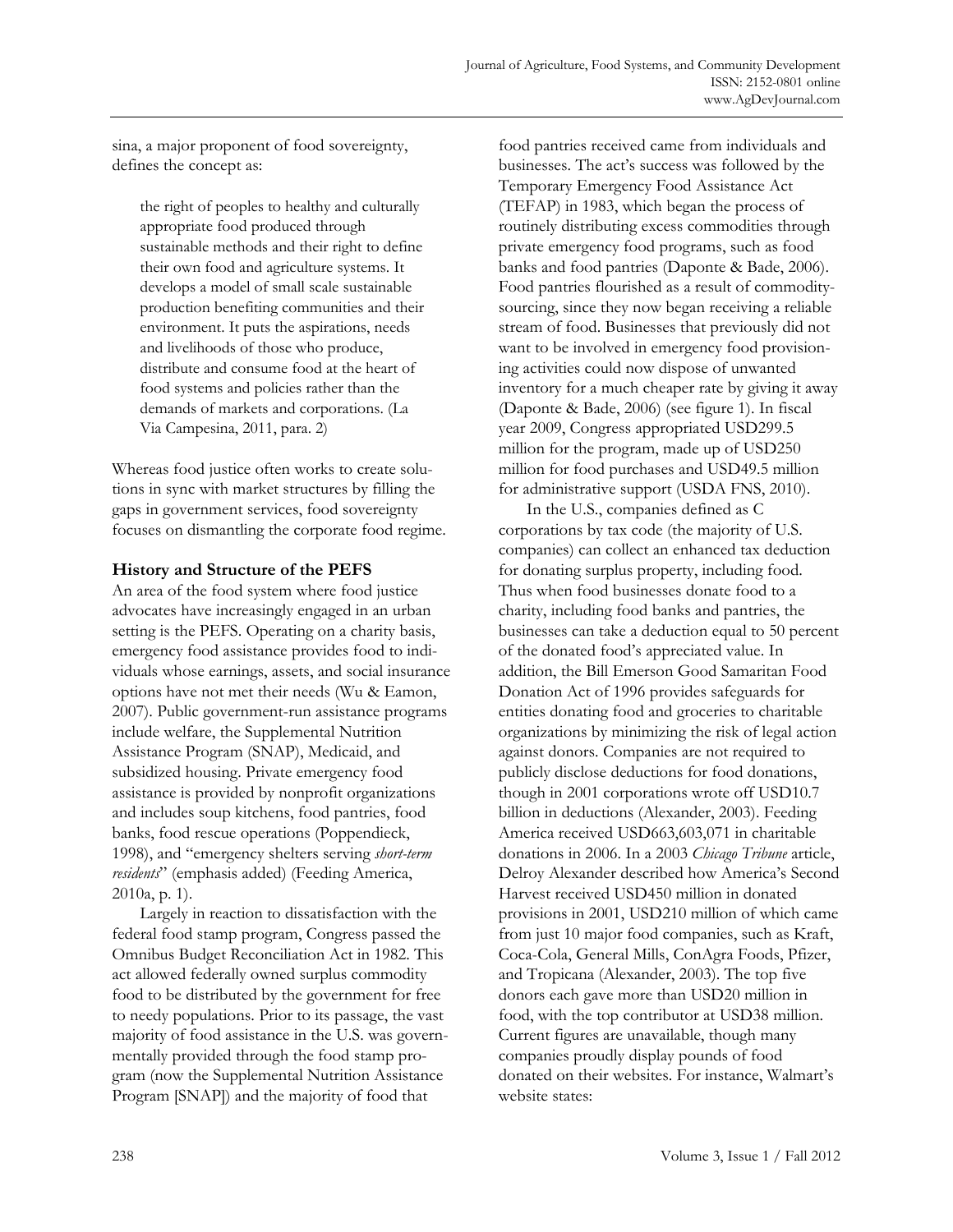From November 2008 to November 2009, the Walmart stores and Sam's Club locations have already donated more than 90 million pounds [41,000,000 kg] of food.…By giving nutritious produce, meat, and other groceries, we've become Feeding America's largest food donor. (Walmart, 2010)

This arrangement allows for unwanted food (food that would otherwise be considered waste) to be utilized; it acts as a vent for unwanted food, allowing large corporate entities to dump surplus product of questionable nutritional quality upon the PEFS. Simultaneously, these corporations are receiving tax breaks and benefiting from policies that minimize their legal risk. Approximately 80 percent of food banks belong to Feeding America, a member organization that acts as an advocate and mediator in soliciting food from major food companies and bulk emergency food providers.

This network has 205 food bank members that distribute food and grocery products to charitable organizations. Nationwide, more than 37 million people accessed Feeding America's private food assistance network in 2009 (up 46 percent from 2005), while 127,200 accessed it in New Hampshire (Feeding America, 2010b).

# **Critiques of the PEFS**

Critical assessments of the PEFS range from those focused on political-economic relations to on-theground implementation of this redistributive system. In the following section we have grouped these appraisals into four main points. First, the PEFS is largely "emergency" in name only. Second, distribution of food in the PEFS is largely unregulated. Third, nutritional content of donated items is frequently overlooked for the sake of its quantity. Fourth, because of their limited budget and foodstorage capacity, the PEFS requests nonperishable,



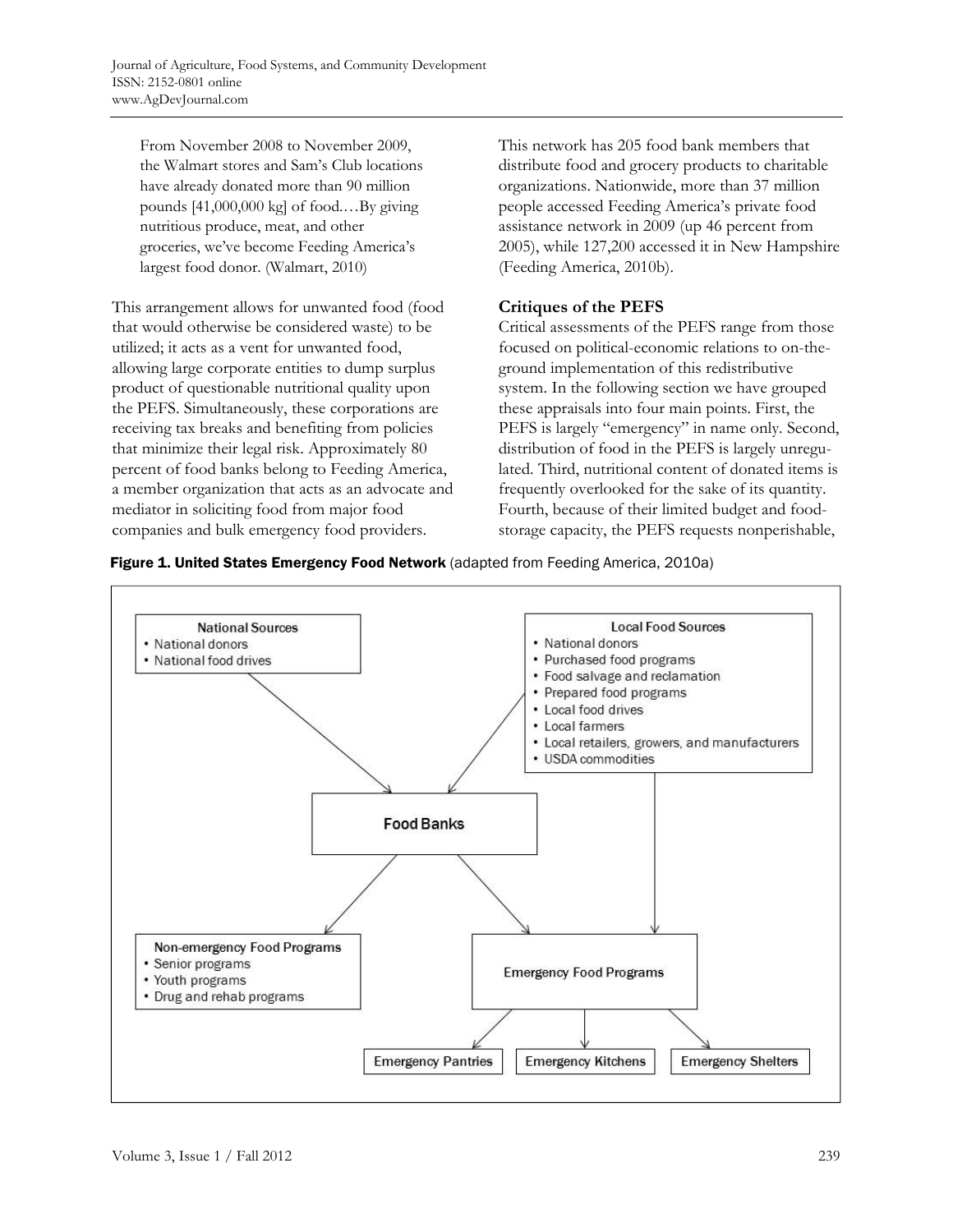and resultantly, low-nutrition donations. Related to this point, perpetuation of the PEFS as it currently operates supports a short-term food strategy that supports immediate caloric need while sacrificing long-term health (and ignoring its associated costs).

 A prominent critique of the PEFS is that it is "emergency" in name only, and examples highlight the emergency programmatic emphasis of programs even though their services appear to be operating in a nonemergency manner. The U.S. government describes TEFAP as a program that "helps supplement the diets of low-income needy persons…by providing them with emergency food" (USDA FNS, 2010). Feeding America, "the nation's largest organization of emergency food providers," describes food pantries as "distributing food on a short-term or emergency basis" (the NHFB shares this definition) (Feeding America, 2010a, p. 13). According to Feeding America's *Hunger in America 2010* report, approximately 79.2 percent of clients interviewed reported that they had used a pantry in the past year, indicating that they were not new clients. Multiple researchers have observed that many food pantries are being used on a regular, long-term basis (Beggs, 2006; Bhattarai, Duffy, & Raymond, 2005; Daponte, Lewis, Sanders, & Taylor, 1998; Hilton, 1993; Molnar, Duffy, Claxton, & Conner, 2001; Mosley & Tiehen, 2004; Tarasuk & Eakin, 2005; Warshawsky, 2010).

 Along these lines, others have cited how the PEFS is unregulated to its detriment; for instance, many private donations do not have any federal or state laws regulating their distribution (Bhattarai et al., 2005). The unregulated nature of any charity brings both benefits and burdens, and one benefit to the PEFS has been the ability to utilize the efforts of a large volunteer base. However, it has been proposed that pantries that operate with a largely volunteer workforce employ subjective eligibility criteria and a "they should be satisfied with whatever they get" mindset on behalf of workers (volunteers as well as paid staff) (Tarasuk & Eakin, 2005, p. 182). Food pantry clients may have limited rights and entitlement to the food being distributed, "further reinforcing that people are unable to provide for themselves" (Molnar et al., 2001, p. 189) in this redistributive system. In

fact, it has been shown that workers "routinely eschew the aesthetic values that dominate our retail system" where "distribution of visibly substandard or otherwise undesirable products is achieved because clients have few if any rights" and "are in desperate need of food" (Tarasuk & Eakin, 2005, p. 184).

 The belief of some workers that clients should be satisfied with whatever items they receive underlies the non-nutritional focus threaded throughout the private emergency food system. This is especially evident from the supply side. Government commodities serve as a major source of food for the PEFS. Commodity foods are provided to food banks, directly to independent agencies, and to Feeding America (Feeding America, 2012c). The original intents of this commodity program were to distribute surplus agricultural commodities and reduce federal food inventories and storage costs, while simultaneously helping food-insecure populations. In 1988, however, much of the federal government's surplus had been exhausted, and as a result the Hunger Prevention Act of 1988 appropriated funds for the purchase of commodities for TEFAP (USDA FNS, 2010).

 The PEFS's other major contributor, private corporations, do not explicitly concentrate on the nutritional content of their donations. Corporations benefit from considerable tax incentives along with liability protection; they can donate food that would otherwise be wasted, forgoing dumping costs while engaging in what many of these entities now call "corporate social responsibility." For instance, pounds of donated food are showcased and used as progress markers to show how successfully hunger is being combated. Feeding America states that it distributes 3 billion pounds (1.4 billion kg) of food every year (Feeding America, 2012a). Clicking on a few of Feeding America's "Leadership Partners" on its homepage website (Feeding America, 2012b) yields similar language. For instance, ConAgra states that, "In the last dozen years, ConAgra Foods has provided more than 166 million pounds of food to families in need" (ConAgra, 2009, para. 5), Food Lion (part of the Delhaize Group) has "donated more than 21 million pounds of food" (Food Lion, 2010), and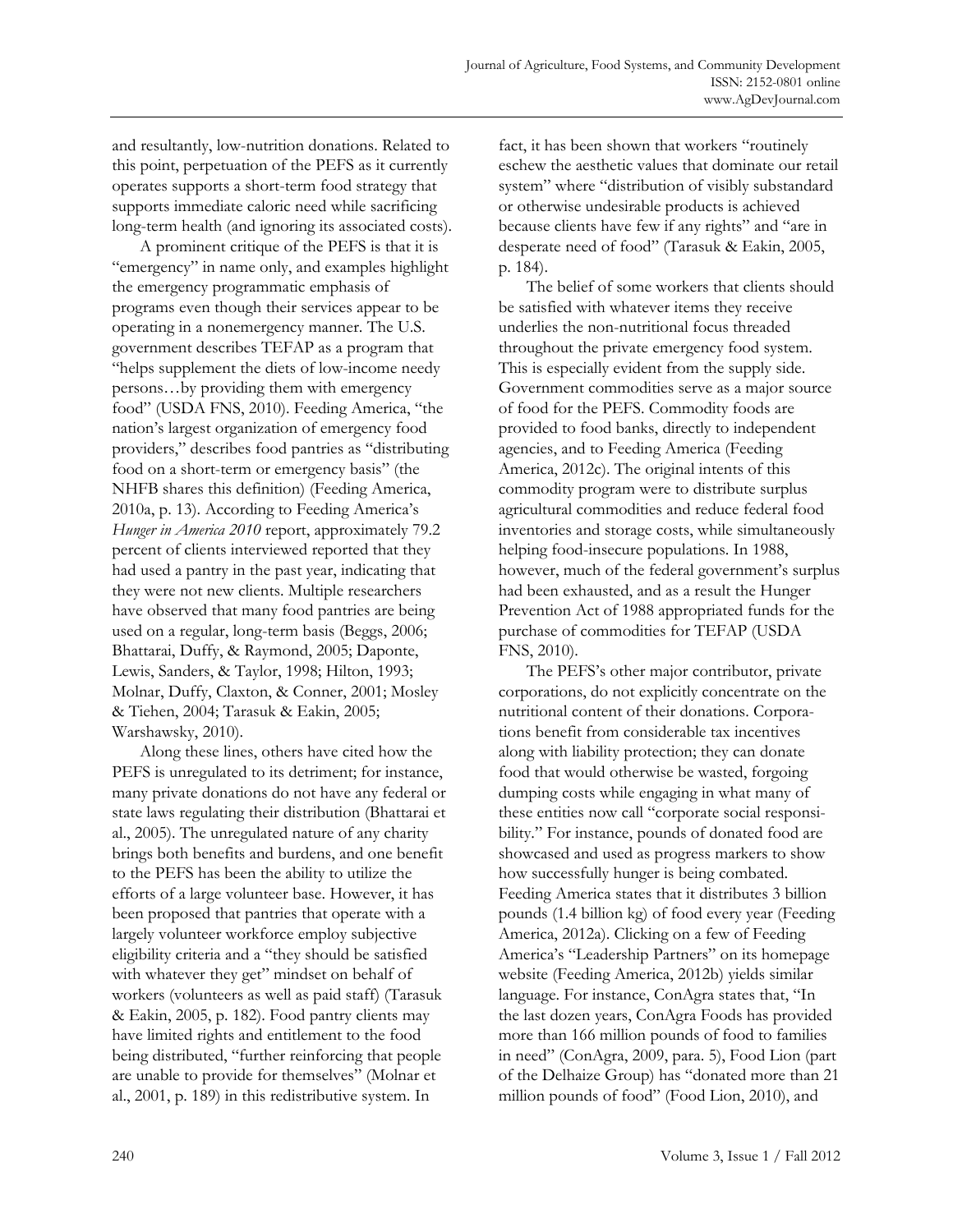"just last year, Procter & Gamble contributed nearly 30 million pounds of product" (Procter & Gamble, 2010). These figures provide no indication of nutritional content, although one pound of naturally flavored drink boxes has different nutritional composition than one pound of fresh produce. If success is measured in terms of quantity, then this will be the criterion that drives emergency food provisioning.

 Charities are easy targets for critique; they often operate on a shoestring, use labor with different levels of knowledge and experience, and much of the time are put in a financially and socially powerless position, at the whims of donors. One result is that nonperishable or lowperishability items are preferred (Tiehen, 2002; Verpy, Smith, & Reicks, 2003); these last longer and do not require refrigeration. Their long shelf life means handling and transport is not timesensitive. These products cost less and are more likely to be donated. Nutrient-poor foods are less healthy overall (Monsivais & Drewnowski, 2007); previous food pantry investigations discovered the poor nutrient composition of donated items, especially in regards to adequate levels of calcium, vitamin A, and vitamin C (Akobundu, Cohen, Laus, Schulte, & Soussloff, 2004; Irwin, Ng, Rush, Nguyen & He, 2007). Donating large amounts is important since donation quantity is prioritized by agency recipients. Rock, McIntyre, and Rondeau (2009) found a misalignment between donor intent and client preference indicative of the "ignorance among food-secure people of what it is like to be food-insecure" (p. 167). Food banks and food pantries are pressured to accept foods on unfair grounds, just as clients are pressured to accept whatever food is handed to them. In at least one other case, food pantry donors "did not consciously consider nutrition when deciding which foods to donate" (Verpy et al., 2003, p.12).

 A demand-side perspective of private emergency food provisioning reveals somewhat complementary conditions that support the acquisition and distribution of low-quality foods. The longterm health consequences associated with the consumption of low-quality foods can be overlooked to satisfy immediate food needs, thereby reinforcing the value placed on the low-quality

supply being donated. While expenses like shelter, heat, and medical expenses are relatively inelastic, food is flexible and can be adjusted based on these demands. On a limited budget, it is often the case that whatever money is left over is used for food (Furst, Connors, & Bisogni, 1996; McEntee, 2010). As reported by McEntee, a homeless shelter resident commented:

It's likes this, your oil's almost out, your electricity's high and they're going to shut it off, what are going to do? Well, we're going to have to cut down on our food budget. Do what you gotta do. . . you can buy your family packs and suck it up and eat ramen noodles. (McEntee, 2010, p. 795)

Sometimes these types of food are chosen out of necessity (that is the only type of food offered) and other times it is out of habit (they are used to eating it).<sup>2</sup> With the recent recession in the U.S. economy, purchases of cheap, ready-to-eat processed foods have increased. An Associated Press article entitled, "ConAgra Foods 3Q profit rises, maintains outlook" (Associated Press, 2010, para. 1) states:

Strong sales of low-priced meals such as Banquet and Chef Boyardee and lower costs pushed ConAgra Foods Inc.'s third-quarter profit up 19 percent. Cheap prepared foods like those that ConAgra offers have appealed to customers during the recession as they look for ways to save money and eat at home more.

### **Methods and Research Setting**

 $\ddot{\phantom{a}}$ 

Approximately 7.7 percent of New Hampshire's population is food-insecure (Nord, Andrews & Carlson, 2008); 8 percent of the state's population lives in poverty, while 9.4 percent of Grafton County's population lives in poverty (U.S. Census Bureau, 2008). Grafton County was selected as the

<sup>2</sup> The amount of processed food, especially in the form of prepared meals and meals eaten outside the home, is steadily increasing in the United States (Stewart, Blisard, & Jolliffe, 2006).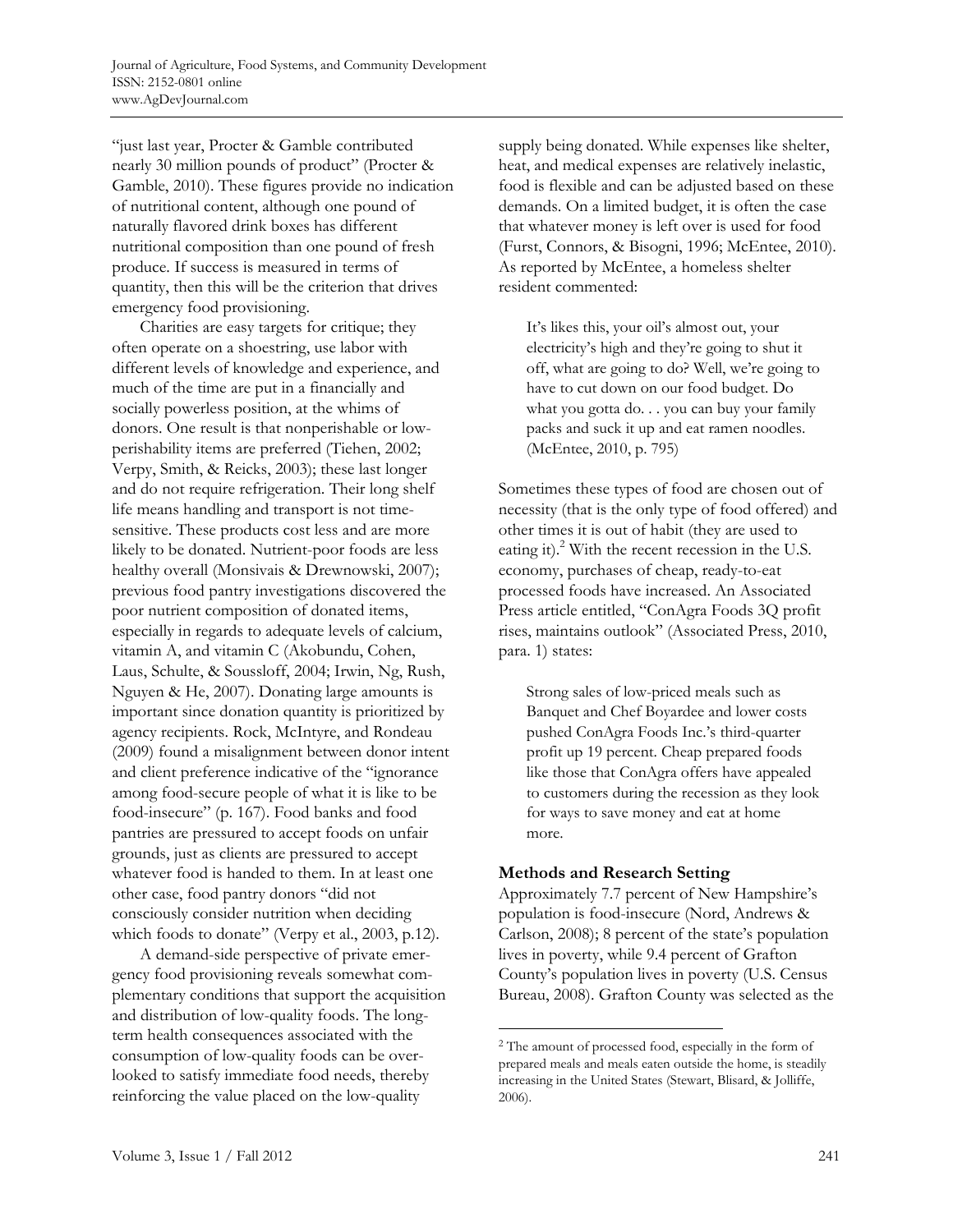research site based on proximity to researchers as well as the existence of food insecurity. Grafton County (figure 2) has a population of 81,743 and a population density of 47.7 people per square mile (18.4 people per square kilometer) (U.S. Census Bureau, 2008).

 Unlike the other two primarily rural northern counties of New Hampshire (Carroll and Coos counties), Grafton County contains two universities that serve as educational and cultural centers (Dartmouth University in Hanover and Plymouth State University in Plymouth). Accordingly these areas attract residents with above-average educational attainment and income, thus offering a variegated set of social and economic conditions which are differentiated from the rest of the county. There are 14 registered food pantries in Grafton County (of a total of 165 in New Hampshire) (New Hampshire Food Bank, 2010). In 2012, there were 92 SNAP-authorized stores within the county, marking a 13 percent increase from 2008 (USDA FNS, 2012a). Approximately 16 percent of students were free lunch eligible in 2008 (USDA FNS, 2012b). In terms of local food potential, there were 10 farmers' markets in 2010 (USDA AMS, 2012) with 3.3 percent of farm sales attributable to direct to consumer sales ; U.S. Census of Agriculture, 2012).

 A purposive sampling method (Light, Singer, & Willett, 1990) was used to identify respondents  $(N = 16)$  who work regularly in Grafton County's PEFS. This included state employees, although the majority were workers and volunteers at food banks, soup kitchens, food pantries, and homeless shelters. These respondents were selected based on their above-average knowledge about hunger, food insecurity, and private emergency food provisioning in Grafton County (beyond their personal experience). Although some questions were specific to the respondent's area of expertise, the same general open-ended question template was used to facilitate informative discussion on topics related to food access, such as affordability, nutrition, and food provisioning (see table 1).

Figure 2. Grafton County, New Hampshire



 The one-on-one semistructured interviews (Morgan & Krueger, 1998) with this group of respondents lasted between 60 and 90 minutes and took place in an office setting, community center, or over the phone (when in-person meetings were difficult to arrange). All interviews were recorded, transcribed, and coded. Participant observation (Flowerdew & Martin, 1997) was conducted at a Plymouth-area soup kitchen that served weekly hot meals for free to attendees. Data from interviews as well as field notes were coded and analyzed using NVivo, qualitative analysis software ( QSR International, 2010). After data was cleaned, data was examined as a whole to gain a general sense of overall meaning and depth. Open coding was undertaken, where material was organized into groups or segments of related information (Rossman & Rallis, 1998). We developed a qualitative codebook for efficient and consistent code assignment. Codes were examined, as well as the overall corpus of information. We identified underlying themes based primarily on respondent narratives. Over time, themes and trends emerged. Overlaps and differences between themes were identified, thus allowing their properties to be refined, ultimately resulting in progressively clear theme categories. Following theme assessment,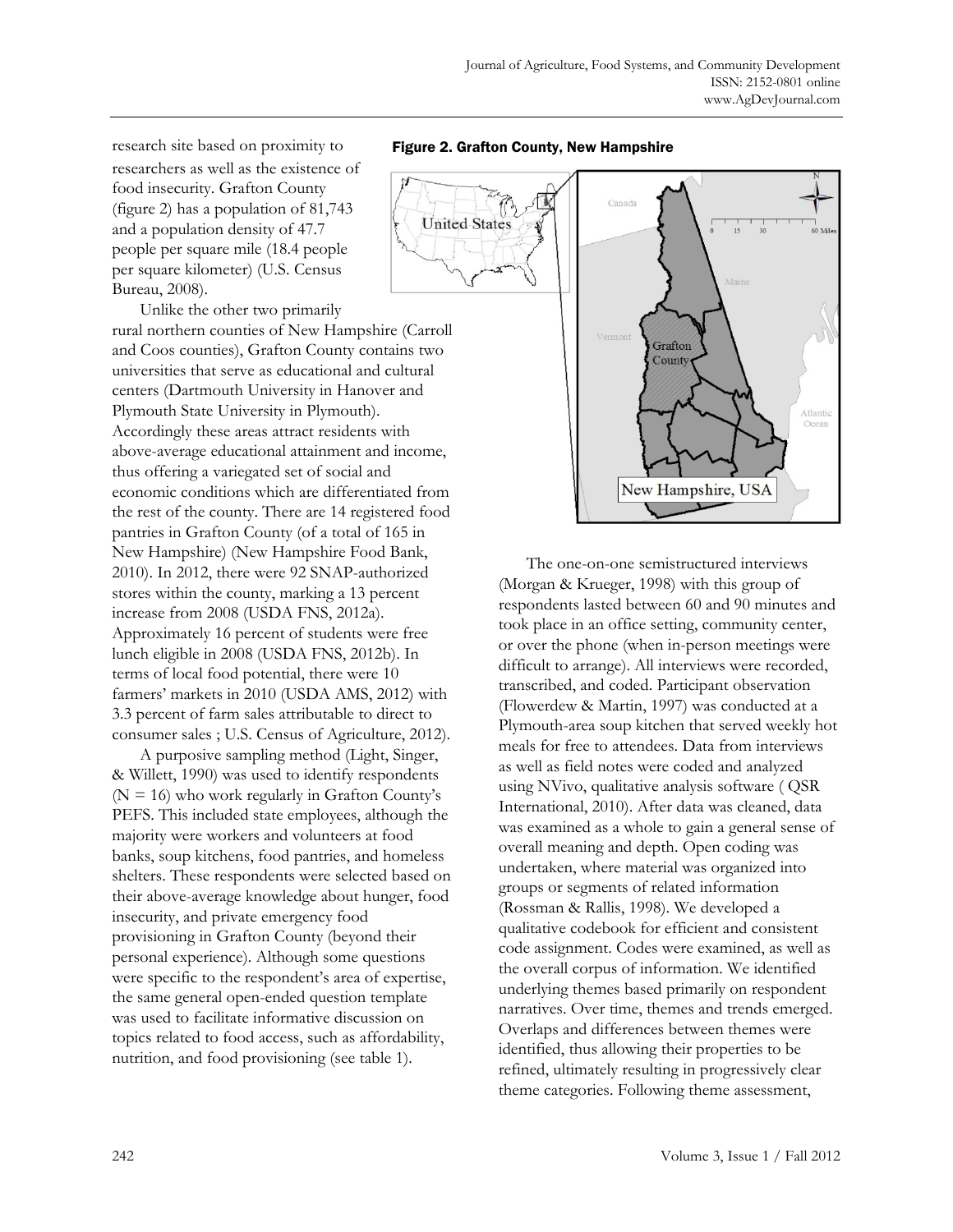|  |  |  | Table 1. Sample Question Template Used To Interview Respondents |
|--|--|--|-----------------------------------------------------------------|
|--|--|--|-----------------------------------------------------------------|

| <b>Question Focus</b>                                                                                                                                                                                                                                                                                                                                                                                                                                                               | researchers,<br>indicating that our                                                                                                                       |                                                                                                                                                                         |
|-------------------------------------------------------------------------------------------------------------------------------------------------------------------------------------------------------------------------------------------------------------------------------------------------------------------------------------------------------------------------------------------------------------------------------------------------------------------------------------|-----------------------------------------------------------------------------------------------------------------------------------------------------------|-------------------------------------------------------------------------------------------------------------------------------------------------------------------------|
| Food access                                                                                                                                                                                                                                                                                                                                                                                                                                                                         | Local food                                                                                                                                                | data may be                                                                                                                                                             |
| • How do you define inadequate food access?                                                                                                                                                                                                                                                                                                                                                                                                                                         | • How do you define local foods?                                                                                                                          | indicative of                                                                                                                                                           |
| • Do you believe inhabitants of (state/county/<br>town) experience inadequate food access?<br>• What would you say are the top three reasons<br>for people not having adequate access to<br>healthy foods?<br>• What would you say are the unique food<br>access barriers faced by rural residents?<br>• In coping with inadequate food access, which<br>group of people do you think is more likely to<br>use their social network more?<br>a. Lower- vs. middle- and upper-income | • Do you believe local foods are increasing in<br>popularity among residents of (county/town)?                                                            | trends elsewhere,<br>especially in rural                                                                                                                                |
|                                                                                                                                                                                                                                                                                                                                                                                                                                                                                     | Why or why not?<br>• Do you think consumption of local products<br>depends upon income level? Nutritional                                                 | areas of the<br>northeastern<br><b>United States</b><br>where similar<br>demographic and<br>cultural traits<br>exist. In this way,<br>we also see<br>potential in terms |
|                                                                                                                                                                                                                                                                                                                                                                                                                                                                                     | knowledge? Location? Cultural values?<br>• Do you think local foods are equally<br>accessible by all people residing in<br>(county/town)? Why or why not? |                                                                                                                                                                         |
|                                                                                                                                                                                                                                                                                                                                                                                                                                                                                     |                                                                                                                                                           |                                                                                                                                                                         |
|                                                                                                                                                                                                                                                                                                                                                                                                                                                                                     | populations<br>b. Urban vs. rural populations                                                                                                             |                                                                                                                                                                         |
| • Do you think local foods make healthy eating<br>options more available to the general<br>population?                                                                                                                                                                                                                                                                                                                                                                              | of research<br>trajectories and                                                                                                                           |                                                                                                                                                                         |
| • Do you think inhabitants of New Hampshire<br>fair better or worse when it comes to food<br>access compared to the rest of the<br>northeast? To the rest of the U.S.?<br>• For those who experience inadequate food<br>access, do you see their situation improving in                                                                                                                                                                                                             | • Do you think participation in local food<br>activities, such as farmers' markets and CSAs,<br>is increasing, decreasing, or stable?                     | policy reforms for<br>those looking to                                                                                                                                  |
|                                                                                                                                                                                                                                                                                                                                                                                                                                                                                     | . Do you think local products are an important                                                                                                            | build capacity<br>between the PEFS                                                                                                                                      |
|                                                                                                                                                                                                                                                                                                                                                                                                                                                                                     | part of the general public's diet?<br>• Do you think consumption of local products                                                                        | and the local food                                                                                                                                                      |
| the next five years?                                                                                                                                                                                                                                                                                                                                                                                                                                                                | depends upon cultural values?                                                                                                                             | system.                                                                                                                                                                 |
|                                                                                                                                                                                                                                                                                                                                                                                                                                                                                     | • Who do you think has a greater appreciation<br>of local foods?                                                                                          | Reliance upon                                                                                                                                                           |
|                                                                                                                                                                                                                                                                                                                                                                                                                                                                                     | a. Lower- vs. middle- and upper-income<br>populations                                                                                                     | <i>V</i> olunteers                                                                                                                                                      |
|                                                                                                                                                                                                                                                                                                                                                                                                                                                                                     | b. Urban vs. rural populations                                                                                                                            | In relation to the                                                                                                                                                      |
|                                                                                                                                                                                                                                                                                                                                                                                                                                                                                     | . In general, who do you think consumes more<br>local products: people who live in cities, or                                                             | existing criticisms<br>that the PEFS is                                                                                                                                 |
|                                                                                                                                                                                                                                                                                                                                                                                                                                                                                     | people who live in "the country"/rural areas?                                                                                                             | $\sim$ 11 $\sim$                                                                                                                                                        |

interconnections and relations between themes were identified through concept mapping and triangulation (Fielding & Fielding, 1986). The authors conducted all interviews and observation, processed all data, and conducted all analysis. Institutional Review Board approval was obtained and all standard research protocols used.

### **Findings from Grafton County**

Some of the data emerging out of the Grafton County case echoes previous observations about the PEFS. The preliminary data we present in this article is the product of field work, policy evaluation, and literature review. We do not claim that these findings are externally generalizable, although we do see similarities between our observations

sustained need and not a short-term or emergency one, many food pantry workers indicated that longterm usage by clients was common. For instance, one pantry worker explained that "most of the people that come in here are…I don't know if I would say chronic, but regulars"  $(0607)$ .<sup>3</sup> In these pantries, representatives talked about getting to know clients over the course of months and years of use; some clients stay and talk with pantry workers for emotional support during food pickups. This long-term usage has been critiqued and connected to the fact that the PEFS is so heavily reliant upon volunteer labor that resultantly there

 $\overline{a}$ 

and those of other

actually serving a long-term and

<sup>3</sup> The four-digit number indicates interview location and respondent IDs.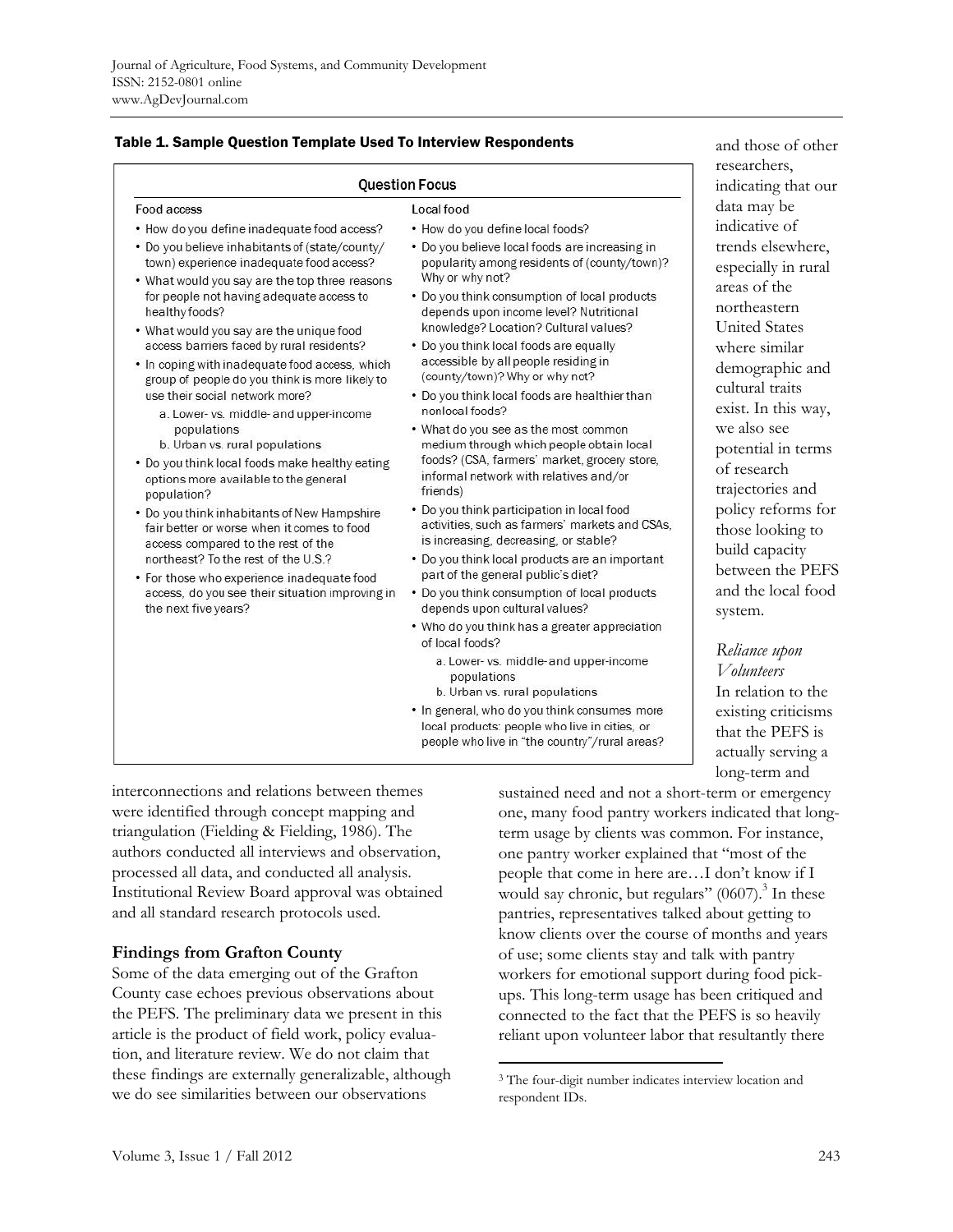are opportunities for inconsistencies to develop (Lipsky, 1985; Molnar et al., 2001). Ad hoc administration of private emergency food distribution has consequences, such as inconsistent eligibility requirements and quality control (Daponte & Bade, 2006). In Grafton County pantries, eligibility was determined through a combination of criteria, such as pantry worker's personal judgment and preset income criteria. In one large pantry, more refined conditions were followed by staff and volunteers. In this pantry, if it was a client's first visit, then they were allowed to get food no matter what. However, in order to get food on subsequent visits they would need to bring proof of income (their income had to be below a certain amount based on number of household members). The director of this pantry explained, "the only time I turn them away is if they're using the other food pantries.…Most of the time they trip themselves up" (0505). When asked about the consequences of using more than one pantry, the same respondent said, "I turn them off for a whole year.…To me, that's stealing food because that's government food involved in both places" (0505). This was not a set rule or policy of the pantry, but a guideline created by the director. Another worker explained that clients needed to fill out a TEFAP form (which determines eligibility under the rubrics of "Program" (already receiving a form of public assistance) and "Income" (one-person weekly income at or below USD370)), but that "it [the form] doesn't turn anybody away" (1215). The downside of a more subjective, informal system is that pantries can be run in a potentially inequitable manner (Daponte & Bade, 2006). In addition, a client who offended a staff member or volunteer in the past will not be safeguarded against as they would be in a government-run system. A pantry director from a small church-run pantry was asked about assistance eligibility and replied that:

We don't ask a lot of questions…We don't take any financial information and you don't need to qualify. I just tell people, "if you need it, you can use it."…*You can tell by looking at them*, you know? The car they drive, their clothes, you could tell they're not living high off the hog, so to speak. (0607, emphasis added)

In New Hampshire, 92 percent of food pantries and 100 percent of soup kitchens use volunteer labor, while 64 percent of pantries and 46 percent of soup kitchens rely completely on volunteer labor (Feeding America, 2010b). Volunteers partnered with pantry staff to perform tasks. Food has to be inspected, sorted, organized, and in some cases cleaned before it is handed out; how these tasks are carried out varies by pantry. In all pantries visited as part of this research, clients waited in line with other recipients (visible to each other) where nonpantry visitors to the agency could see them openly. In one venue, while pantry clients picked their food from a closet in a church, people working to set up a church dinner worked in the same room; these individuals and the pantry clients were visible openly to each other. These patterns show that by engaging in this private form of food assistance, clients give up any right to confidentiality they may be afforded through other forms of assistance, such as those offered by federal or state forms of food assistance.

 Another consequence of reliance on volunteer labor is that food standards are frequently disregarded. A set of pantry workers explained how they went to great lengths to utilize some squash donated from a nearby farm:

We discovered a couple years ago that he can't keep it here [the pantry] because it will spoil…and then I said I'll take it, I got a place.…So now I've got squashes and I keep an eye on them to make sure they aren't spoiling.…So I have a room downstairs [in her house] that has no windows and it's about 55 [degrees]. And I put them down in the basement and then I bring them up into the garage and they're stored in the garage where it doesn't freeze. (0506)

Pantry and food bank workers often clean and repackage food that is inconveniently packaged (e.g., in bulk) or has been broken open.4 These

 $\ddot{\phantom{a}}$ 

<sup>4</sup> A leading antihunger effort in New Hampshire is the New Hampshire Food Bank (NHFB), the state's only food bank and a member of Feeding America. In 2008 the NHFB "distributed over 5 million pounds of donated, surplus food to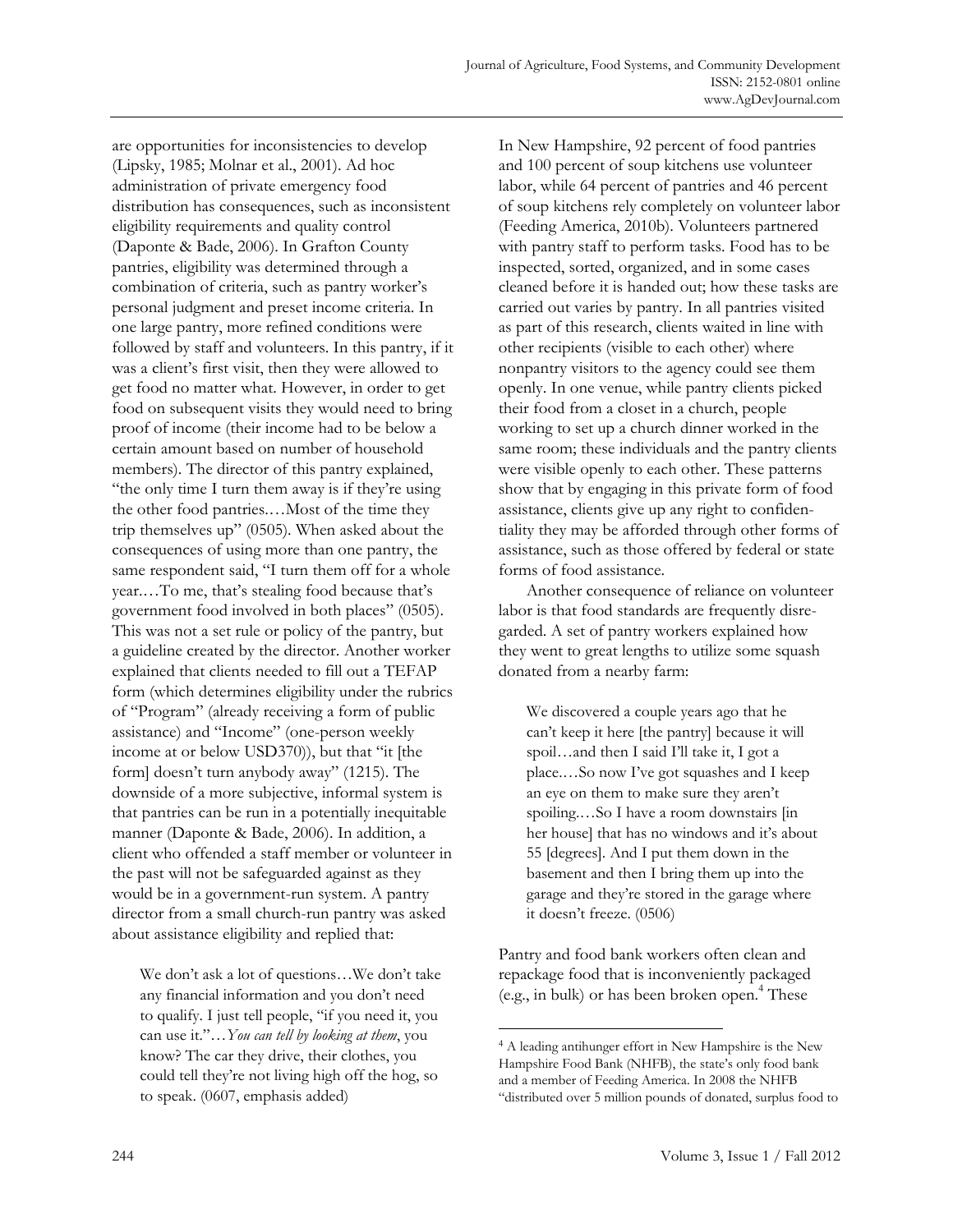findings not only underscore the role of volunteer subjectivity, but they more broadly illustrate the negative externalities that can emerge in this unregulated system.

*Food Preferences: "Change Your Taste Buds"*  Depending on the agency, food preferences of clients may have minimal influence over foods received. Nutritional, cultural, or taste preferences can be disregarded, while pantry staff beliefs dictate allotments. A volunteer who worked at a pantry and soup kitchen and also served on the board of the pantry said, "the younger ones [clients] are very, very fussy, they are turning their nose up at different things.…Whereas if you're hungry, you accept and *you learn to do it and change your taste buds*" (0506, emphasis added). In the same interview as the one quoted above, this respondent reflected that "we're a spoiled society" and "there's a lot of honest need, but I think there's also those that are needy who don't help themselves" (0506). This respondent seems to believe that clients should be thankful for whatever they get, no matter what, since it is better than nothing. This is similar in a sense to how pantries are pressured into being thankful for all donations out of fear that refusal of items would jeopardize future giving (for an example, see Winne (2005)).

 Believing that clients should "change their taste buds" to accommodate the food available at the pantry food represents a misalignment between clients' nutritional well-being and the pantry objective of efficiently distributing all donated food. This respondent held a position of power within the pantry and was able to make managerial-level decisions. Following through on her sentiments means that clients should adjust their personal taste preferences to whatever donors decide to donate. Client preferences are interpreted by pantry staff in

a number of ways; consider the experience of this employee who worked at a smaller pantry in a northern part of the county:

I had a guy call me today and wanted me to take his name off the list here and I said "OK." I said "did you get a job?" I know he was looking for a job, "no, but I can't eat that crap." He said, "I like to eat organic now, natural food." He said, "I can't eat this stuff, processed kind of food." He said, "not that I don't appreciate what you're doing for me, but I just can't eat that kind of food." I said, "well, get a job" or that's what I felt like saying.…Do you know how much that stuff costs? We're not the end all, we're just supplemental here, we can't provide food for you for the week. I mean its just not going to happen. (0607)

This employee appeared offended by this man's decision to stop accessing the pantry. By participating in the PEFS, these individuals relinquish rights and standards they may have in the public retail sphere (i.e., where federally and state enforced food safety regulations are upheld) and as a result are forced to gamble on the whims of the largely unregulated PEFS . This removal of food rights places food-insecure individuals in an even more food-precarious state, disempowering them beyond that which is accomplished through retail markets.

 One pantry worker explained that when individuals donate food, "lots of times it's ramen noodles because you can donate a lot at a low price" (0709). Food-pantry representatives working with a food-insecure population indicated that this group prefers quick and easy meals in the form of processed products, and also lacks adequate knowledge about nutrition and cooking to make informed food selections. Simultaneously, those accessing pantries revealed that food was a flexible budget item that could be adjusted according to the demands of other expenses. This often leads to trading down of items purchased — from more expensive, healthy items to cheaper, less healthy items.

 $\overline{\phantom{a}}$ 

<sup>386</sup> food pantries, soup kitchens, shelters, day care centers and senior citizen homes" (N.H. Food Bank, 2010). In total N.H. has 441 agencies registered with NHFB that provide food to 71,417 people annually. Grafton County has 18 food pantries, which "distribute non-prepared foods and other grocery products to needy clients, who then prepare and use these items where they live" and where "[F]ood is distributed on a short-term or emergency basis until clients are able to meet their food needs" (N.H. Food Bank, 2010).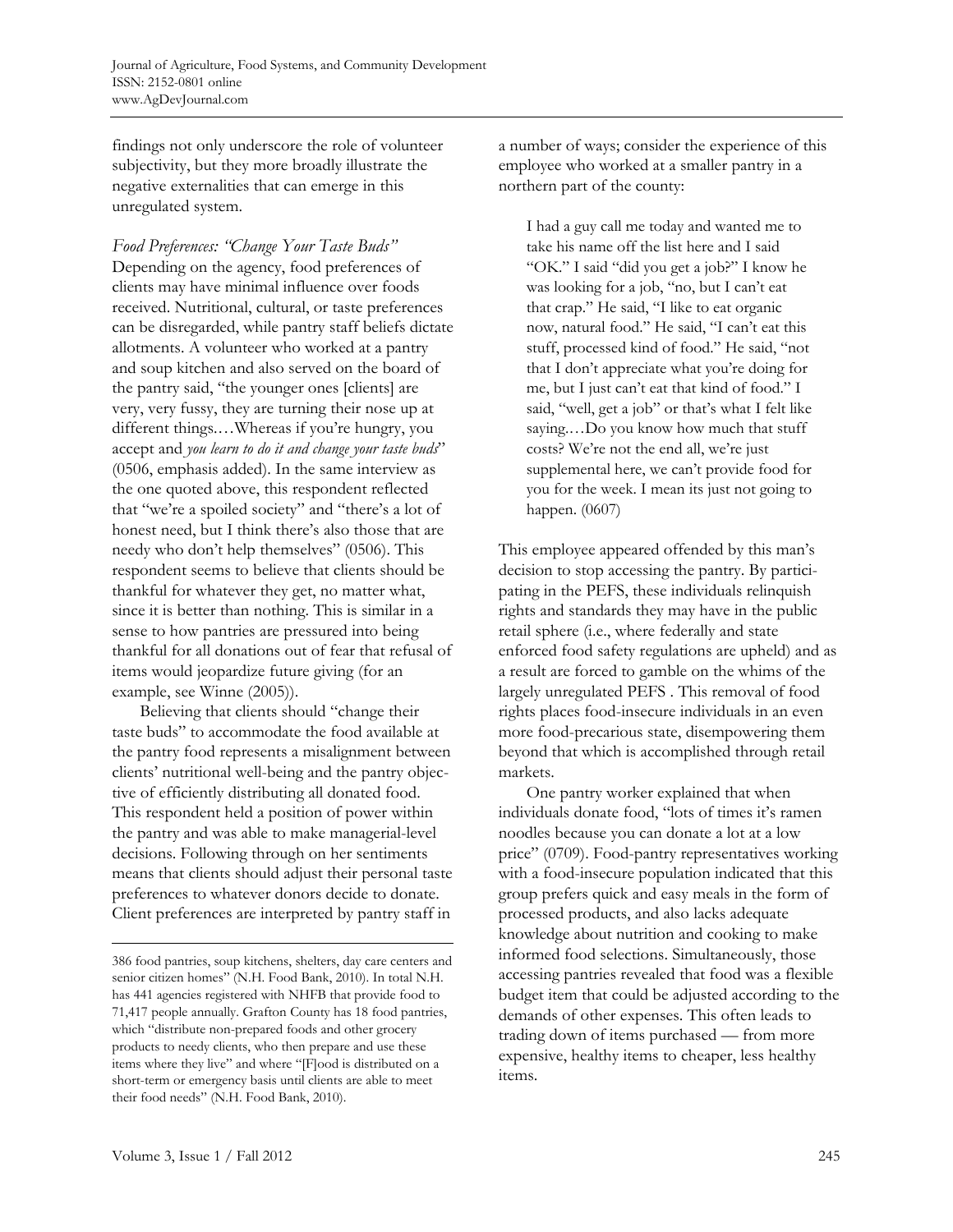Food pantry representatives commented on how clients, especially young ones, prefer quick and easy products because "it's so much easier to open a can…things that are quick" (0506). Another pantry worker commented that "it's great when they say they cook....It just makes it so much easier to give them bags of nutritional food, but sometimes they'll just want the canned spaghetti, macaroni and cheese, hot dogs…foods that are easy to prepare for families," which she acknowledged as "a problem" (0709). Efforts to reform these eating habits were evident; one pantry worker reflected on how they had tried to switch from white to wheat bread, but found that "the wheat bread was not a hit" (1215). A nutrition professional working at a nonprofit described an attempt to change her clients' eating habits. She explained that her efforts were aimed at making people more nutritionally informed by showing them that eating healthier can be more affordable:

We will do a comparison and we will make a meal with Hamburger Helper and we'll make basically homemade Hamburger Helper.…I'll do a comparison of what Hamburger Helper costs and what it costs to make it from scratch. It's always of course cheaper to make it from scratch and then we do a taste test. And unfortunately many of the people have grown up with Hamburger Helper so that's what they like.…They don't see the difference; how salty and awful it tastes.…We'll do a whole cost analysis and they'll see it's about 59 cents a serving if you make it from scratch compared to about 79 cents a serving for Hamburger Helper. (1013)

### Another pantry worker explained:

I think it's pricing, but then we have people, you know I believe it comes from how you grew up. You know, a lot of people shop the way their moms or dads shopped. And some people were just brought up on frozen boxed food and not cooked homemade meals and so that's all they know how to purchase. (0303)

This may explain why pantries experience a demand for these easy-to-cook processed foods. While some pantries might push more nutritional options, others send contradictory nutritional messages. Not far from where the abovementioned nutritional professional worked, another pantry worker at the same agency remarked that "the stuff that's easy for us to get is pasta, canned stuff, pasta mixes, and it's not highly nutritional.…Tuna or some kind of a tinned meat, you know, with a Tuna Helper, that's the kind of stuff we get here because we don't have any way to give them fresh meat" (0607). The food being donated is free for the pantry and free for the clients, made possible through private, often corporate donors. This represents a seemingly collaborative alignment between the need to dispose of unwanted food on behalf of corporate donors and the need for foodinsecure clients to consume food, yet this arrangement is rooted in a short-term outlook and power imbalance where corporate food entities are able to dump unwanted food for free upon a foodinsecure population, thereby realizing short-term profit gains (for the business) at the cost of longterm health of food-insecure individuals and its effect on governments.

# **Assessing Collaborative Potential**

The rural PEFS appears to be similar to the urban PEFS in a number of ways. It is heavily reliant upon volunteer labor and it serves a significant proportion of the population, often on a regular basis. In the rural context there is a dispersed population. While centralized population centers like cities provide efficient and short-distance transportation networks, rural networks are decentralized with people living in remote areas, often requiring automobile access. This has a few practical consequences. A dispersed population also means that community food-growing opportunities like neighborhood gardens are more difficult to organize and implement when compared to a city where a group of neighbors can have a small vegetable plot within walking distance. Contrastingly, in many rural places the transportation cost of getting to a community space where a garden may be located represents another financial and logistical barrier. Cities are also places where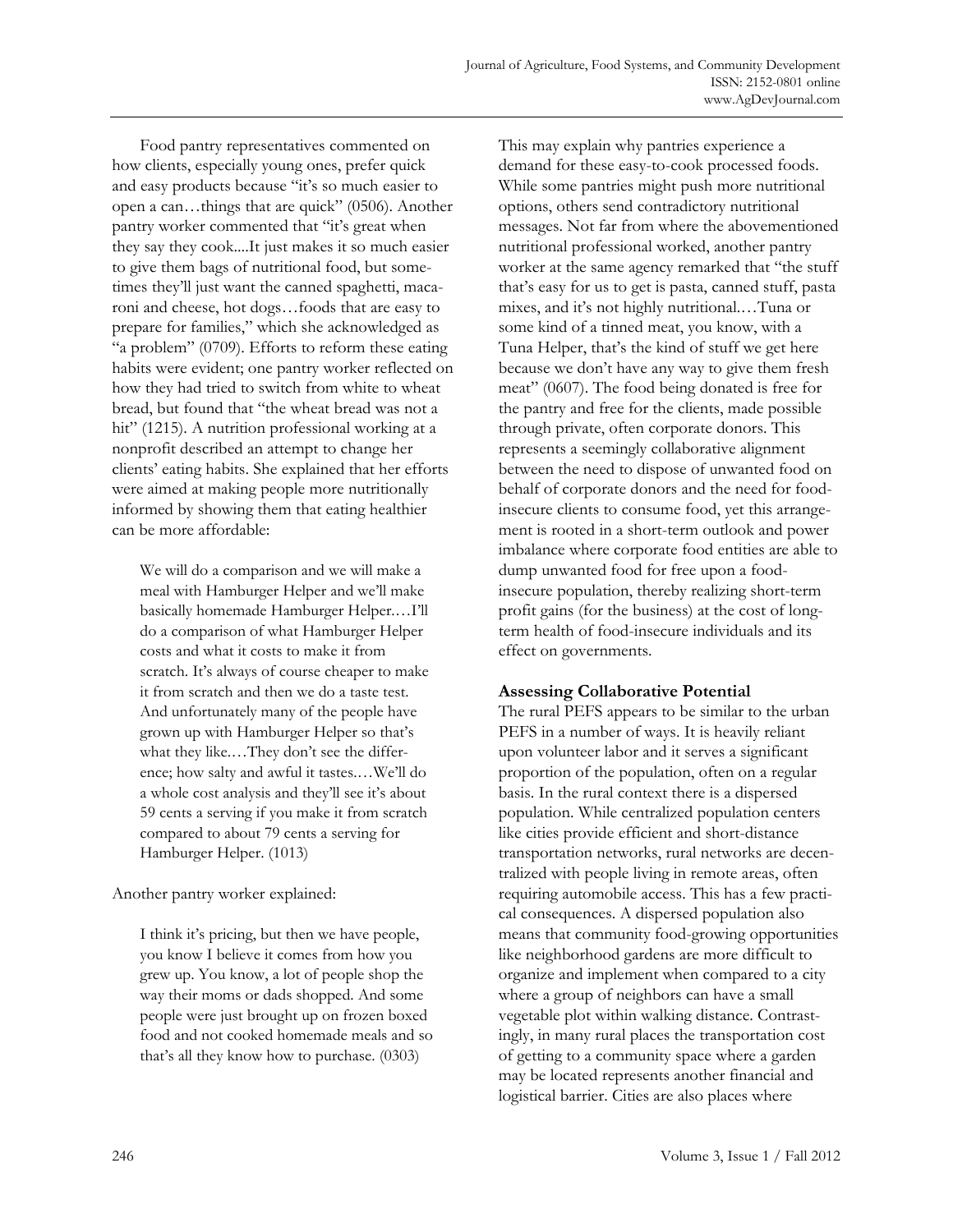people can more easily congregate to meet and organize reactive and proactive responses to inadequate food access (for example, to grow a neighborhood garden in response to being located in a "food desert"). In urban areas for instance, these have manifested in food justice efforts. In rural areas, the PEFS is the chief response to hunger and food insecurity (in addition to federal and state mandated programs).

 However, the rural PEFS operates on a smaller scale with fewer numbers of people accessing it and a high degree of malleability. As described earlier in this essay, this informality has been criticized; however, this ability to adapt means that individuals who operate PEFS entities (like food pantries) can take advantage of opportunities without having to obtain approval from higher levels of bureaucracy. In addition, the rural PEFS is often located where the land, soil, water, and air resource base for growing food is abundant. In contrast to the literature that supports the claims that low-income populations prefer processed foods (Drewnowski & Specter, 2004), data from the Grafton County case shows that in the pantries that were able to obtain small amounts of fresh, perishable foods (meats and fresh fruits and vegetables), these quickly became the most popular items. As one pantry worker explained:

Most people know that an apple is healthier than a hot dog, but those [hot dogs] are way cheaper, you know, not that they're the same in any way.…Here [at the food pantry] they would go for the things that they don't normally get their hands on, which is why those dairy products go fast and those veggies go fast. But I think in general when they are shopping they go for the cheapest, easiest thing to get through to the next week. (1215)

In another study of Grafton County, a food pantry employee described how a local hunter donated moose meat:

**Interviewer:** What are the most popular items that you have here in the pantry? **Respondent 1:** Meat. It's the most expensive…

**Respondent 2:** Oh, was it last year we got the moose meat? We got 500 pounds [230 kg]. And we're thinking, what are we gonna do with all this moose meat? And it flew out of here. I mean, people were calling us and asking us for some. (McEntee, 2011b, p. 251)

 A key question emerging from this research is, "how do we harness the *assets* of both the PEFS and local food system to better serve the *needs* of food-insecure populations?" There is a demand for locally produced produce and meat on behalf of food-insecure individuals (as others have shown; see Hinrichs and Kremer (2002)). The desires of low-income consumers to eat fresh meat and produce (which often is locally produced) as well as to participate in some local food production activities (whether it be hunting or growing vegetables) have been overlooked by researchers. People accessing the PEFS in rural areas are accessing pantries, but also growing their food because it is an affordable way to obtain high-quality food they may otherwise not be able to afford (McEntee, 2011b).

 Based on the information provided in this article, potential synergies between the PEFS and the local food system in the rural context exist. Specifically, a *traditional localism* engages "participants through non-capitalist, decommodified means that are affordable and accessible" where "food is grown/raised/hunted, not with the intention to gain profit, but to obtain fresh and affordable food" (McEntee, 2011, pp. 254–255). *Traditional localism* allows for local food to become an asset for many food-insecure and poor communities that are focusing on the need to address inadequate food access. How could the rural PEFS source more food locally, thereby strengthening the local economy? How could private emergency food entities like food pantries and local food advocates promote food-growing, food-raising, and hunting activities as a means to increase grassroots, local, and affordable access to food? Like many places throughout the U.S., Grafton County is home to small-scale local agriculture operations supported by an enthusiastic public and sympathetic state.

 Simultaneously, there is the presence of food insecurity and a PEFS seeking to remediate this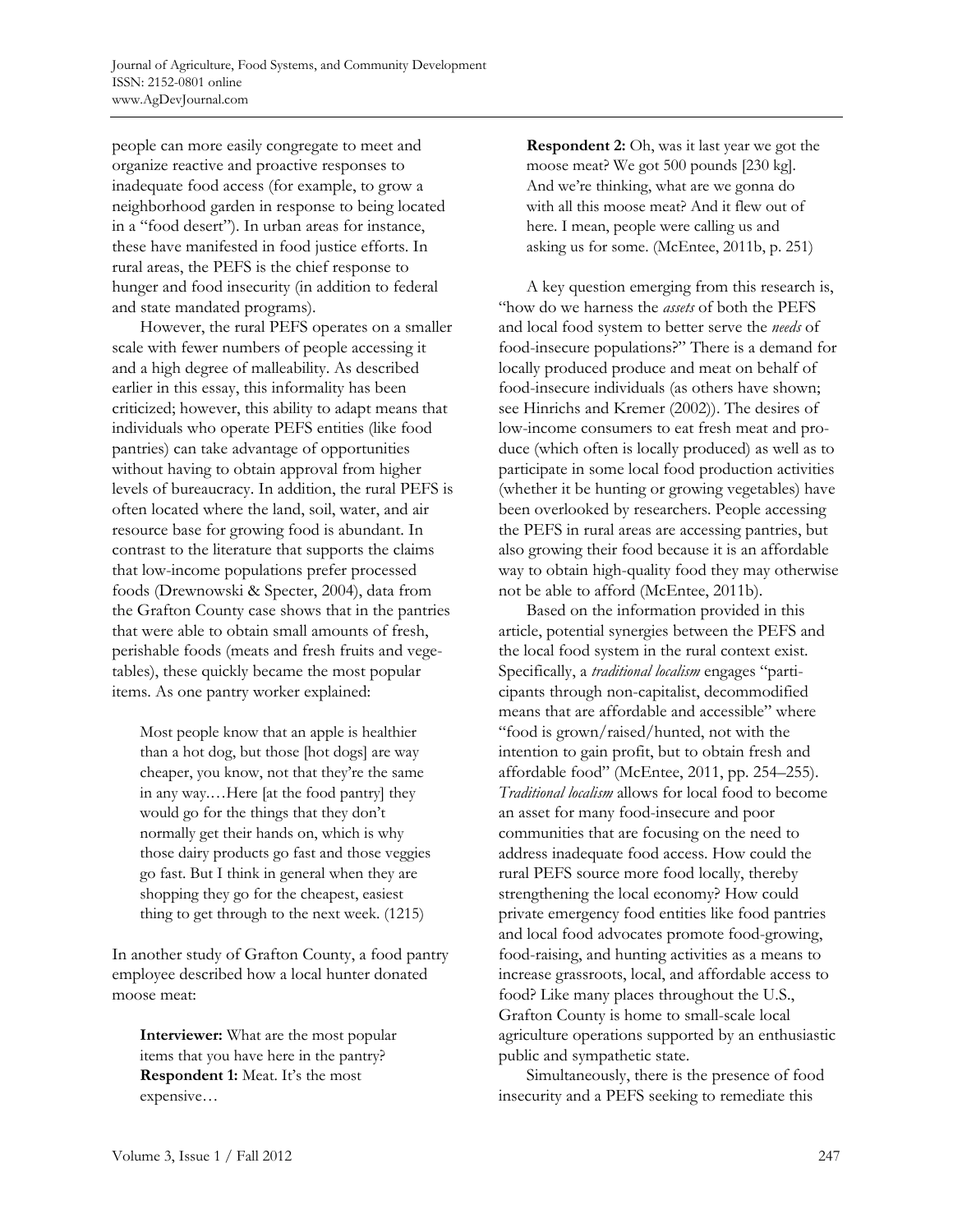persistent problem. The actual structure of the PEFS could be thoroughly assessed (beyond the borders of Grafton County). If warranted, this system could be redesigned to prioritize privacy and formalize procedures in terms of ensuring that client food choices are respected. A crucial next step in reforming this system to benefit lowincome and minority clients is to emphasize the ability to grow, raise, and hunt food for their own needs<sup>5</sup> through the *traditional local* concept. This would represent a transformation in which these activities could not only be supported by the PEFS, but also draw upon the social capital of communities in the form of memories and practices of rural people from the near past, all while reducing reliance upon corporate waste. If *traditional local* efforts were organized on a cooperative model, based on community need and not only the needs of individuals, it would benefit all those participating, drawing on collective community resources, such as food-growing knowledges and skills, access to land, and tools, thereby enhancing the range of rural livelihood strategies. In this sense, these activities are receptive to racial and economic diversity as well as alliance-formation across social groups and movements, all of which are characteristic of the food sovereignty movement (Holt-Giménez & Wang, 2011).

 In moving forward additional research is needed. While our findings highlight potential shortcomings, there is a lack of data exploring the rural PEFS experience. Specifically, from the demand side, we need more data about the users of this system, specifically in regard to their satisfaction with food being given to them. Are they happy with it? Do they want something different that is not available? Do they lack the ability to cook certain foods being handed out by the pantry? Feeding America's Hunger in America survey asks about client satisfaction; in its 2010 report, only 62.7 percent of surveyed clients were "very satisfied" with the overall quality of the food

provided.<sup>6</sup> Additionally, the fact that this survey is administered by the same personnel who are distributing food donations raises methodological biases. More needs to be discovered about why such a large proportion of users is not "very satisfied." From the supply side, we need to know more about food being distributed and its nutritional value. Currently, the food being donated and distributed is unregulated to a large degree, especially in rural pantries. Also on the supply side, the source of food provided to Feeding America as well as individual state food banks and food pantries needs to be inventoried with more information beyond just its weight. Knowing the quantity of specific donated products as well as the financial benefit (in terms of tax write-offs) afforded to donors would add transparency.

# **Conclusion: Neoliberal Considerations and Future Directions**

The findings we have presented in this article are intended to reveal important policy questions about the PEFS and local food movement; we do acknowledge, however, that it also has raised some important questions. In summary, we see opportunities to move forward in enacting a food sovereignty agenda with both local and global scales in mind. First, value-added, market-based local solutions used to address the inadequacies of the current food system are immediately beneficial. However, these should not be accepted as the endall solution. Looking beyond them to determine what else can be accomplished to change the structure of the food system to shift power away from oligarchic food structures of the corporate food regime to food *citizens*, not only food *consumers*, would result in systemic change.

 A key consideration in realizing any reform in the PEFS, and simultaneously challenging and transforming the unsustainable global food regime, is recognizing the neoliberal paradigm in which government and economic structures exist. Neoliberalism can be defined as a political philosophy that promotes market-based rather than state-based

 $\overline{a}$ 

 $\overline{a}$ 

<sup>5</sup> A noteworthy example of an organization that has begun to accomplish these objectives is The Stop Community Food Centre in Toronto, which was recently described by Levkoe and Wakefield (2012).

<sup>6</sup> The remaining categories are: "Somewhat satisfied" (31.3 percent), "Somewhat dissatisfied" (4.8 percent), and "Very dissatisfied" (1.3 percent).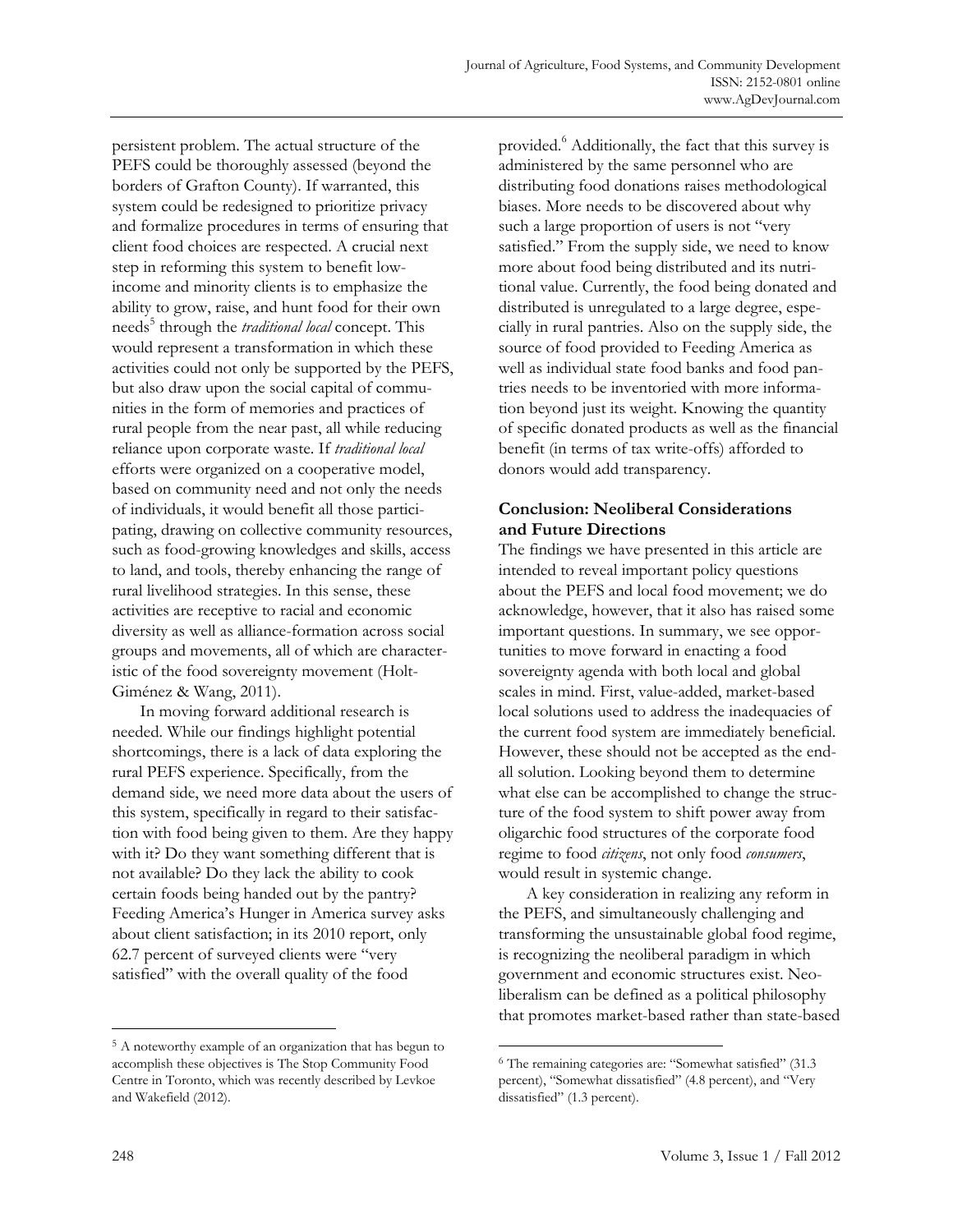solutions to social problems, while masking social problems as personal deficiencies. The PEFS is essentially acting as a vent for unwanted food in this system that also provides a financial benefit to the governing food entities (i.e., food businesses). Too often alternatives are hailed as opposing the profit-driven industrial food system simply because they are geographically localized; in reality, they may re-create the classist and racist structures that permeate the larger global system.<sup>7</sup> The PEFS is an embedded neoliberal response to food insecurity; while public-assistance enrollment is on the rise, so is participation in the PEFS. This is a shift in responsibility in who is providing assistance to food-insecure populations from the government to the private sector. In this sense it is a market-based approach to addressing food insecurity (i.e., by dumping food on the private charity sector, market retailers cut their own waste disposal costs), and the result is continual scarcity and the establishment of a system that reinforces the idea that healthy food is a privilege, only accessible to those with adequate financial and social capital. Along these same lines, a form of food localism exists that is arguably detrimental to those without financial and social capital; these efforts have and continue to frame food access solely as an issue of personal responsibility related to economic status and nutritional knowledge (a narrative thoroughly discussed by Guthman (2007, 2008)). This prioritizes market-based solutions to developing local food systems as well as universal forms of food education that emphasize individual health. As Alkon and Mares (2012) explain,

Neoliberalism creates subjectivities privileging not only the primacy of the market, but individual responsibility for our own wellbeing. Within U.S. food movements, this refers to an emphasis on citizen empowerment, which, while of course beneficial in many ways, reinforces the notion that individuals and community groups are responsible

for addressing problems that were not of their own making. Many U.S. community food security and food justice organizations focus on developing support for local food entrepreneurs, positing such enterprises as key to the creation of a more sustainable and just food system. The belief that the market can address social problems is a key aspect of neoliberal subjectivities. (p. 349)

 Though elements of both the PEFS and the local food system have arguably been folded into neoliberalization processes through market-based mechanisms, incremental steps to change these dynamics are possible. Reframing issues of food accessibility (including food insecurity, hunger, food deserts, etc.) as issues of food justice moves us beyond an absolute spatial understanding of food issues. For instance, when we only look at physical access to food, we often disregard the more important considerations of class, race, gender (see Alkon and Agyeman, 2011), and sexual orientation that define a person's present position (and over which they often have no control) and which dictate how they engage with the food system. These considerations are present in current food-justice efforts, which seek to ensure that communities have control over the food grown, sold, and consumed there. Rural food justice has been defined using the traditional localism concept:

Traditional localism in rural areas engages participants through non-capitalist, decommodified means that are affordable and accessible. Food is grown/raised/hunted, not with the intention to gain profit, but to obtain fresh and affordable food. A traditional localism disengages from the profit-driven food system and illustrates grassroots food production where people have direct control over the quality of the food they consume a principal goal of food justice. (McEntee, 2011b, pp. 254–255)

Utilizing this rural form of food justice involves more than promoting individual food acquiring techniques; it involves developing organizational and institutional strategies that improve the quality

 $\overline{a}$ 

<sup>7</sup> For additional discussion of the political economic transition from government to governance, such as the transfer of state functions to nonstate and quasistate entities, see Purcell (2002).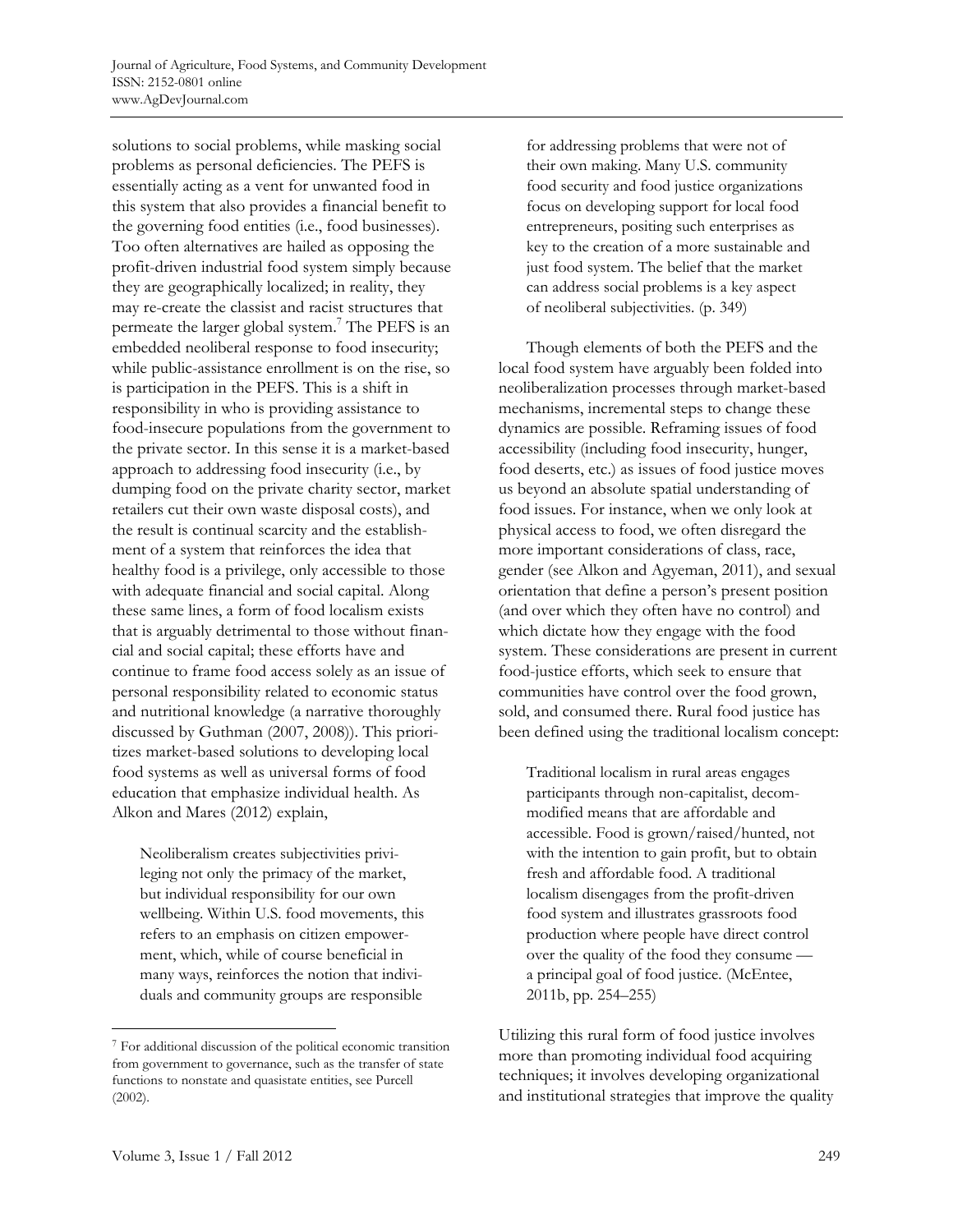of food available to PEFS entities. This is currently accomplished by some, such as when pantries obtain fresh produce through farmer donations or when a food bank develops food-growing capacity.<sup>8</sup> But these types of entities are in the minority. The next stage of realizing food justice, we posit, is to determine how a food sovereignty approach can be utilized in a global North context. Food justice predominantly operates to find solutions within a capitalist framework (and it has been criticized as such) while food sovereignty is explicitly geared toward the dismantling of this system in order to achieve food justice. Regime change and transformation requires more than recognition and control over food-growing resources; it requires alliance and partnership-building between groups to "to address ownership and redistribution over the means of production and reproduction" (Holt-Giménez & Wang, 2011, p.98). Adopted by organizations predominantly located in the global South, food sovereignty is focused on the causes of food system failures and subsequently looks toward "local and international engagement that proposes dismantling the monopoly power of corporations in the food system and redistributing land and the rights to water, seed, and food producing sources" (Holt-Giménez, 2011, p. 324). There is an opportunity for people in the global North not only to learn from the global South food sovereignty movements, but to form connections and alliances between North and South iterations of these movements.<sup>9</sup> As discussed above, the dominant food movement narrative is in sync with the economic and development goals of government (e.g., state-sanctioned buy-local campaigns) as well as marketing prerogatives of global food corporations (e.g., "local" being used as marketing label). Building a social movement powerful enough to place meaningful political pressure upon government to support a food system that prioritizes human wellbeing, not profit, is an immediate challenge.

 Incremental solutions are necessary in order to improve the lives of people now. However, these local solutions, such as innovative farm-to-school programming and other viable models between the local food environment and the PEFS that we have discussed in this article, would be more effective at affecting long-term systemic change if they were coupled with collective approaches to acknowledge and limit the power of the corporate food regime to prevent injustice, while also holding the state accountable for its responsibility to citizens, which it has successfully "relegated to voluntary and/or market-based mechanisms" (Alkon and Mares, 2012, p. 348). Food sovereignty offers more than an oppositional view of neoliberalism, however. The food sovereignty movement advances a model of food citizenship that asserts food as a nutritional and cultural right and the importance of democratic on-the-ground control over one's food. These qualities resonate with food-insecure and disenfranchised communities, urban and rural, in both the global North and South.

### **References**

http://dx.doi.org/10.1016/j.jada.2004.03.009

- Alexander, D. (2003, 25 May). Bigger portions for food banks. *Chicago Tribune*. Retrieved from http://www.chicagotribune.com
- Alkon, A. H., & Agyeman, J. (Eds.) (2011). *Cultivating Food Justice*. Cambridge, Massachusetts: MIT Press.

 $\overline{\phantom{a}}$ 

<sup>8</sup> An example of this type of effort is that of the Vermont Food Bank, which purchased a farm in 2008 in order to supply the food bank with fresh, high-quality produce as well as to sell the produce.

<sup>9</sup> The U.S. Food Sovereignty Alliance has recognized the importance of building these coalitions: "As a US-based alliance of food justice, anti-hunger, labor, environmental, faith-based, and food producer groups, we uphold the right to food as a basic human right and work to connect our local and national struggles to the international movement for food sovereignty" (US Food Sovereignty Alliance, n.d., para. 1).

Akobundu, U.O., Cohen, N. L., Laus, M. J., Schulte, M. J., & Soussloff, M. N. (2004). Vitamins A and C, calcium, fruit, and dairy products are limited in food pantries. *Journal of the American Dietetic Association, 104*(5), 811–813.

Alkon, A. H., & Mares, T. M. (2012). Food sovereignty in US food movements: Radical visions and neoliberal constraints. *Agriculture and Human Values*, 29(3), 347–359. http://dx.doi.org/10.1007/s10460- 012-9356-z

Alkon, A. H., & Norgaard, K. M. (2009). Breaking the food chains: An investigation of food justice activism. *Sociological Inquiry*, 79(3), 289–305. http://dx.doi.org/10.1111/j.1475- 682X.2009.00291.x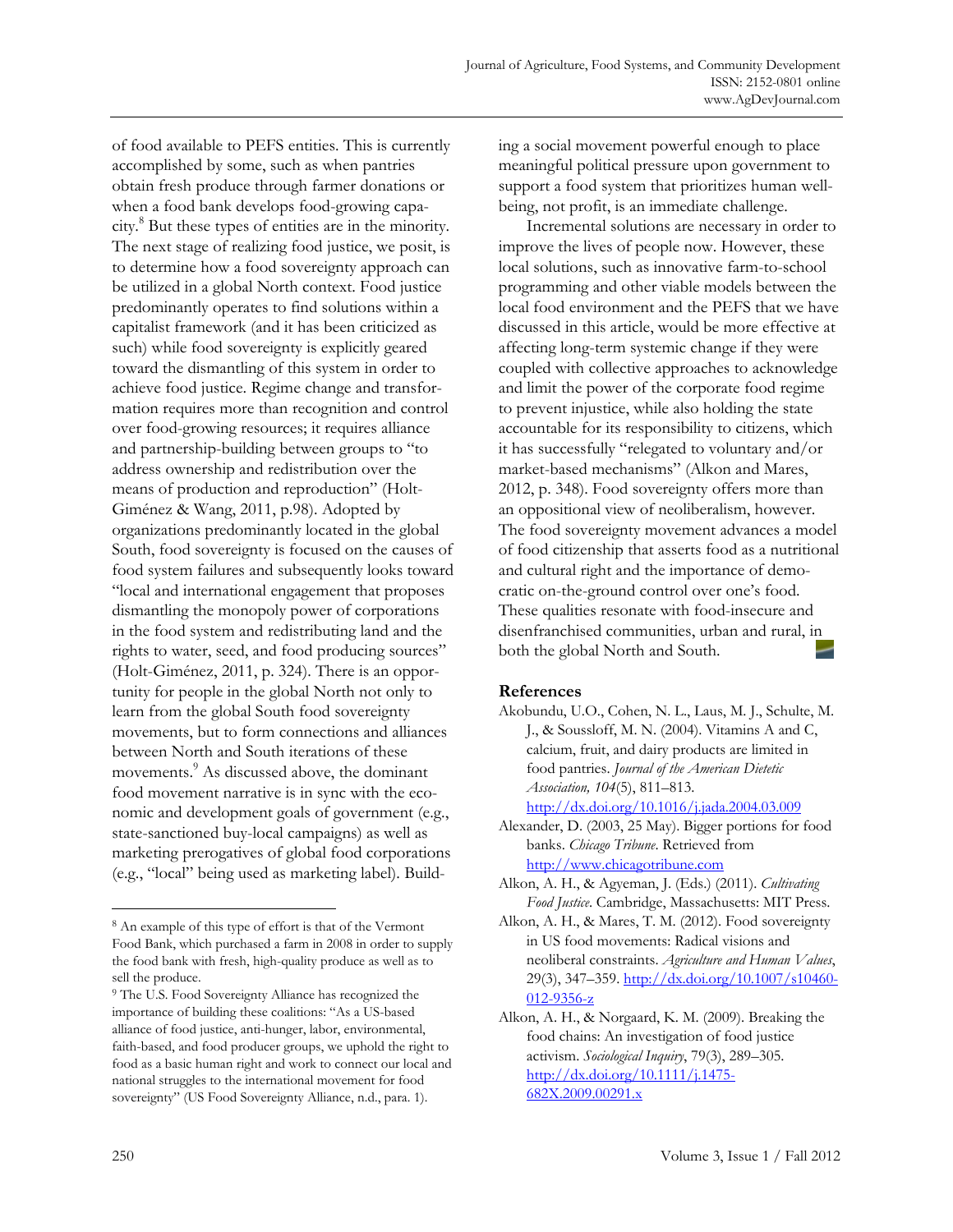- Allen, P., FitzSimmons, M., Goodman, M., and Warner, K. (2003). Shifting plates in the agrifood landscape: the tectonics of alternative agrifood initiatives in California. *Journal of Rural Studies, 19*(1), 61–75. [http://dx.doi.org/10.1016/S0743-0167\(02\)00047-5](http://dx.doi.org/10.1016/S0743-0167(02)00047-5)
- Associated Press. (2010, 25 March). *ConAgra Foods 3Q profit rises, maintains outlook.* Associated Press. New [York. Retrieved from http://www.boston.com/](http://www.boston.com/business/articles/2010/03/25/conagra_foods_3q_profit_rises_maintains_outlook/) business/articles/2010/03/25/conagra\_foods\_ 3q profit rises maintains outlook/
- Beggs, J. J. (2006). *Coping with food vulnerability: The role of social networks in the lives of Missouri food pantry clients.* Unpublished graduate thesis). University of Missouri, Columbia, Missouri.
- Bhattarai, G. R., Duffy, P. A., & Raymond, J. (2005). Use of food pantries and food stamps in lowincome households in the United States. *The Journal of Consumer Affairs, 39*(2), 276–298. http://dx.doi.org/10.1111/j.1745- 6606.2005.00015.x
- ConAgra. (2009). *ConAgra Foods' First Corporate Responsibility Report Now Available.* Retrieved 1 [January 2011 from http://media.conagrafoods.](http://media.conagrafoods.com/phoenix.zhtml?c=202310&p=irol-newsArticle&ID=1269902&highlight=)  com/phoenix.zhtml?c=202310&p=irolnewsArticle&ID=1269902&highlight=
- Daponte, B. O., & Bade, S. (2006). How the private food assistance network evolved: Interactions between public and private responses to hunger, *Nonprofit and Voluntary Sector Quarterly, 35*(4), 668– 690.
- Daponte, B. O., Lewis, G. H., Sanders, S., & Taylor, L. (1998). Food pantry use among low-income households in Allegheny County, Pennsylvania. *Journal of Nutrition Education, 30*(1), 50–57. [http://dx.doi.org/10.1016/S0022-3182\(98\)70275-4](http://dx.doi.org/10.1016/S0022-3182(98)70275-4)
- Drewnowski, A., & Specter, S. E. (2004). Poverty and obesity: The role of energy density and energy costs. *The American Journal of Clinical Nutrition, 79*(1), 6–16.
- Feeding America. (2010a). *Hunger in America 2010 national report.* Chicago: Feeding America and Mathematica Policy Research, Inc. Retrieved from [http://feedingamerica.issuelab.org/resource/](http://feedingamerica.issuelab.org/resource/hunger_in_america_2010_national_report)  hunger\_in\_america\_2010\_national\_report
- Feeding America. (2010b.) *Hunger in America 2010: Local report prepared for the New Hampshire Food Bank.* Chicago: Feeding America. Retrieved from

[http://www.nhfoodbank.org/about-hunger/](http://www.nhfoodbank.org/about-hunger/hunger-study.html)  hunger-study.html

- Feeding America. (2012a). Food, Grocery Donations and Food Drives. Retrieved from http://feedingamerica.org/ways-to-give/foodgrocery-food-drives.aspx
- Feeding America. (2012b). Leadership Partners. Retrieved from http://feedingamerica.org/howwe-fight-hunger/our-partners/leadershippartners.aspx
- Feeding America. (2012c). Programs & Services. Retrieved from http://feedingamerica.org/howwe-fight-hunger/programs-and-services.aspx

Feenstra, G. W. (1997). Local food systems and sustainable communities. *American Journal of Alternative Agriculture, 12*(1), 28–36. http://dx.doi.org/10.1017/S0889189300007165

- Fielding, N., & Fielding, J. (1986). *Linking data*. Beverly Hills, California: Sage.
- Flowerdew, R., & Martin, D. (1997). *Methods in human geography: A guide for students doing a research project*. London: Sage.
- Food Lion. (2010). *Food Lion community connections.*  Retrieved 1 January 2011 from http://www.foodlion.com/Charities/Feeding-America
- Furst, T., Connors, M., & Bisogni, C. (1996). Food choice: A conceptual model of the process. *Appetite, 26*(3), 247–266.
	- http://dx.doi.org/10.1006/appe.1996.0019
- Gottlieb, R., & Joshi, A. (2010). Food justice. Cambridge, Massachusetts: MIT Press.
- Guthman, J. (2007). The Polanyian way? Voluntary food labels as neoliberal governance. *Antipode, 39*(3), 456–478. http://dx.doi.org/10.1111/j.1467- 8330.2007.00535.x
- Guthman, J. (2008). "If they only knew": Color blindness and universalism in California alternative food institutions. *The Professional Geographer, 60*(3), 387–397.

http://dx.doi.org/10.1080/00330120802013679

- Hilton, K. (1993). Close down the food banks. *Canadian Dimension, 27*(4), 22–23.
- Hinrichs, C. C., & Kremer, K. S. (2002). Social inclusion in a Midwest local food system project. *Journal of Poverty, 6*(1), 65–90. http://dx.doi.org/10.1300/J134v06n01\_04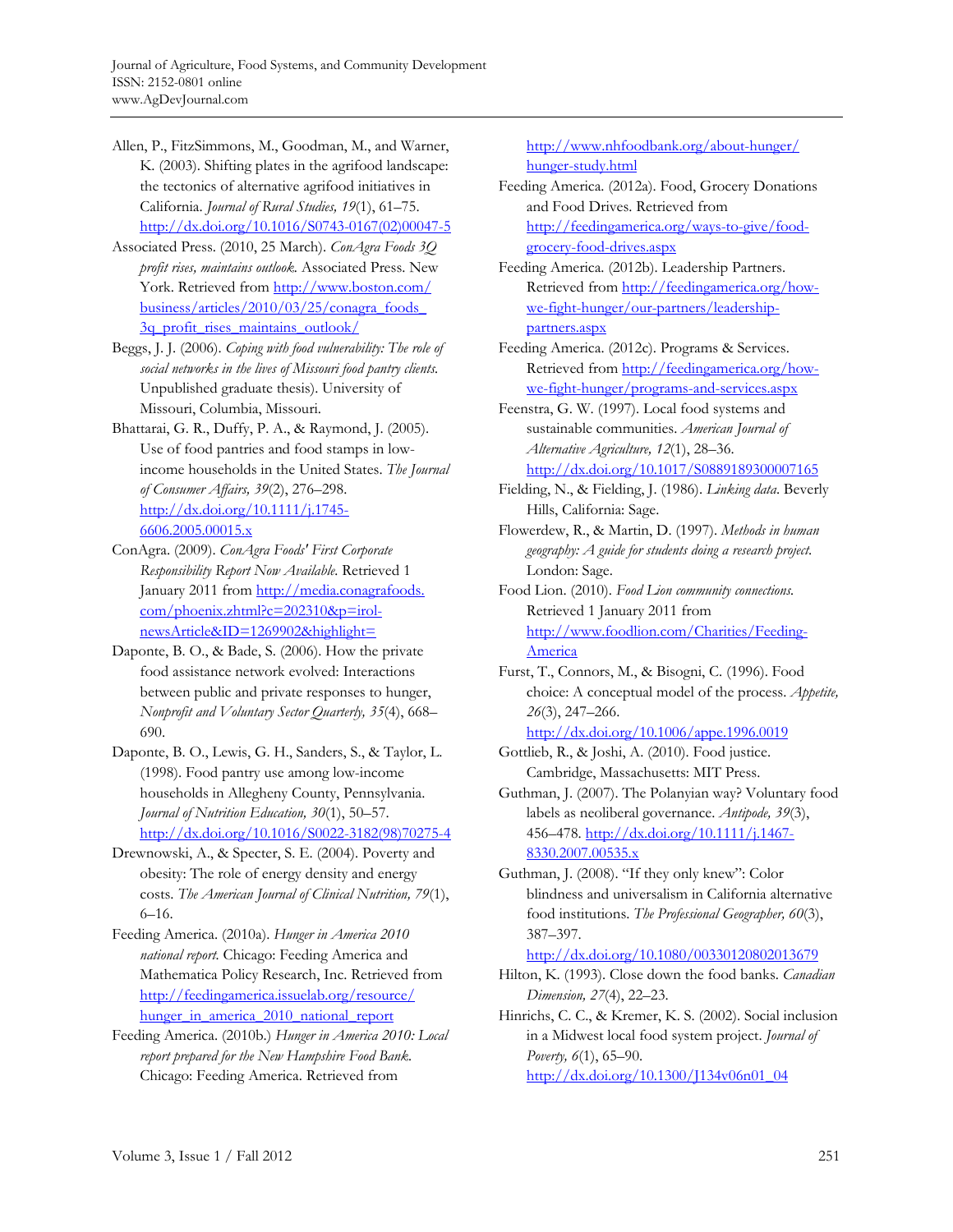Holt-Giménez, E. (2011). Food security, food justice, or food sovereignty? Crises, food movements, and regime change. In A. H. Alkon & J. Agyeman (Eds.), *Cultivating food justice* (pp. 309–330). Cambridge, Massachusetts: MIT Press.

Holt-Giménez, E., & Wang, Y. (2011). Reform or transformation? The pivotal role of food justice in the U.S. food movement. *Race/Ethnicity: Multidisciplinary Global Contexts, 5*(1), 83–102. http://dx.doi.org/10.2979/racethmulglocon.5.1.83

Irwin, J. D., Ng, V. K., Rush, T. J., Nguyen, C., & He, M. (2007). Can food banks sustain nutrient requirements? A case study in Southwestern Ontario. *Canadian Journal of Public Health, 98*(1), 17– 20.

- Kloppenburg, Jr., J., Lezberg, S., De Master, K., Stevenson, G. W., & Hendrickson, J. (2000). Tasting food, tasting sustainability: Defining the attributes of an alternative food system with competent, ordinary people. *Human Organization, 59*(2), 177–186.
- La Via Campesina. (2011). *Defending food sovereignty*. Retrieved 9 November 2012 from [http://viacampesina.org/en/index.php/](http://viacampesina.org/en/index.php/organisation-mainmenu-44)  organisation-mainmenu-44
- Levkoe, C. (2006). Learning democracy through food justice movements. *Agriculture and Human Values, 23*(1), 89–98. http://dx.doi.org/10.1007/s10460- 005-5871-5
- Levkoe, C. Z., & Wakefield, S. (2012). The Community Food Centre: Creating space for a just, sustainable, and healthy food system. *Journal of Agriculture, Food Systems, and Community Development, 2*(10), 249–268.
- Light, R. J., Singer, J., & Willett, J. (1990). *By design: Conducting research on higher education.* Cambridge, Massachusetts: Harvard University Press.
- Lipsky, M. (1985). *Prepared statement before the Subcommittee on Domestic Marketing, Consumer Relations, and Nutrition of the Committee on Agriculture of the U.S. House of Representatives,* 99th Cong., 2nd session.
- McEntee, J. C. (2010). Contemporary and traditional localism: A conceptualisation of rural local food. *Local Environment, 15*(9), 785–803. http://dx.doi.org/10.1080/13549839.2010.509390
- McEntee, J.C. (2011a). Shifting rural food geographies and the spatial dialectics of just sustainability. (Doctoral dissertatiaon). Cardiff, UK: Cardiff

[University. http://library.cardiff.ac.uk/vwebv/](http://library.cardiff.ac.uk/vwebv/holdingsInfo?bibId=945965)  holdingsInfo?bibId=945965

- McEntee, J. C. (2011b). Realizing rural food justice: Divergent locals in the northeastern United States. In A. H. Alkon and J. Agyeman (Eds.), *Cultivating food justice* (pp. 239–260). Cambridge, Massachusetts: MIT Press.
- Molnar, J. J., Duffy, P. A., Claxton, L. & Conner, B. (2001). Private food assistance in a small metropolitan area: Urban resources and rural needs. *Journal of Sociology and Social Welfare, 28*(3), 187–209.

Monsivais, P., & Drewnowski, A. (2007). The rising cost of low-energy-density foods. *Journal of the American Dietetic Association, 107*(12), 2071–2076. http://dx.doi.org/10.1016/j.jada.2007.09.009

- Morgan, D. L., & Krueger, R. A. (1998). The focus group kit. Thousand Oaks, California: Sage Publications.
- Morgan, K., Marsden, T., & Murdoch, J. (2006). *Worlds of food*. Oxford: Oxford University Press.
- Morton, L. W., & Blanchard, T. C. (2007). Starved for access: Life in rural America's food deserts. *Rural Realities, 1*(4), 1–10.
- Mosley, J., & Tiehen, L. (2004). The food safety net after welfare reform: Use of private and public food assistance in the Kansas City metropolitan area. *Social Service Review, 78*(2), 267–283. http://dx.doi.org/10.1086/382769
- New Hampshire Food Bank [N.H. Food Bank]. (2010). *New Hampshire Food Bank.* Retrieved 1 April 2010 from http://www.nhfoodbank.org/index.php? [option=com\\_content&view=frontpage&Itemid=1](http://www.nhfoodbank.org/index.php?option=com_content&view=frontpage&Itemid=1)
- Nord, M., Andrews, M., & Carlson, S. (2008). *Measuring food security in the United States: Household food security in the United States, 2007* (Food Assistance and Nutrition Research Report No. 66). Washington, D.C.: United States Department of Agriculture.
- QSR International. (2010). NVivo [qualitative research software]. Cambridge, Massachusetts: QSR International.
- Procter & Gamble, 2010. P&G and Feeding America: *Fighting hunger.* Retrieved 2 April 2010 from [http://www.pg.com/en\\_US/sustainability/](http://www.pg.com/en_US/sustainability/social_responsibility/feeding_america.shtml) social\_responsibility/feeding\_america.shtml
- Poppendieck, J. (1998). *Sweet charity? Emergency food and the end of entitlement*. New York: Penguin.